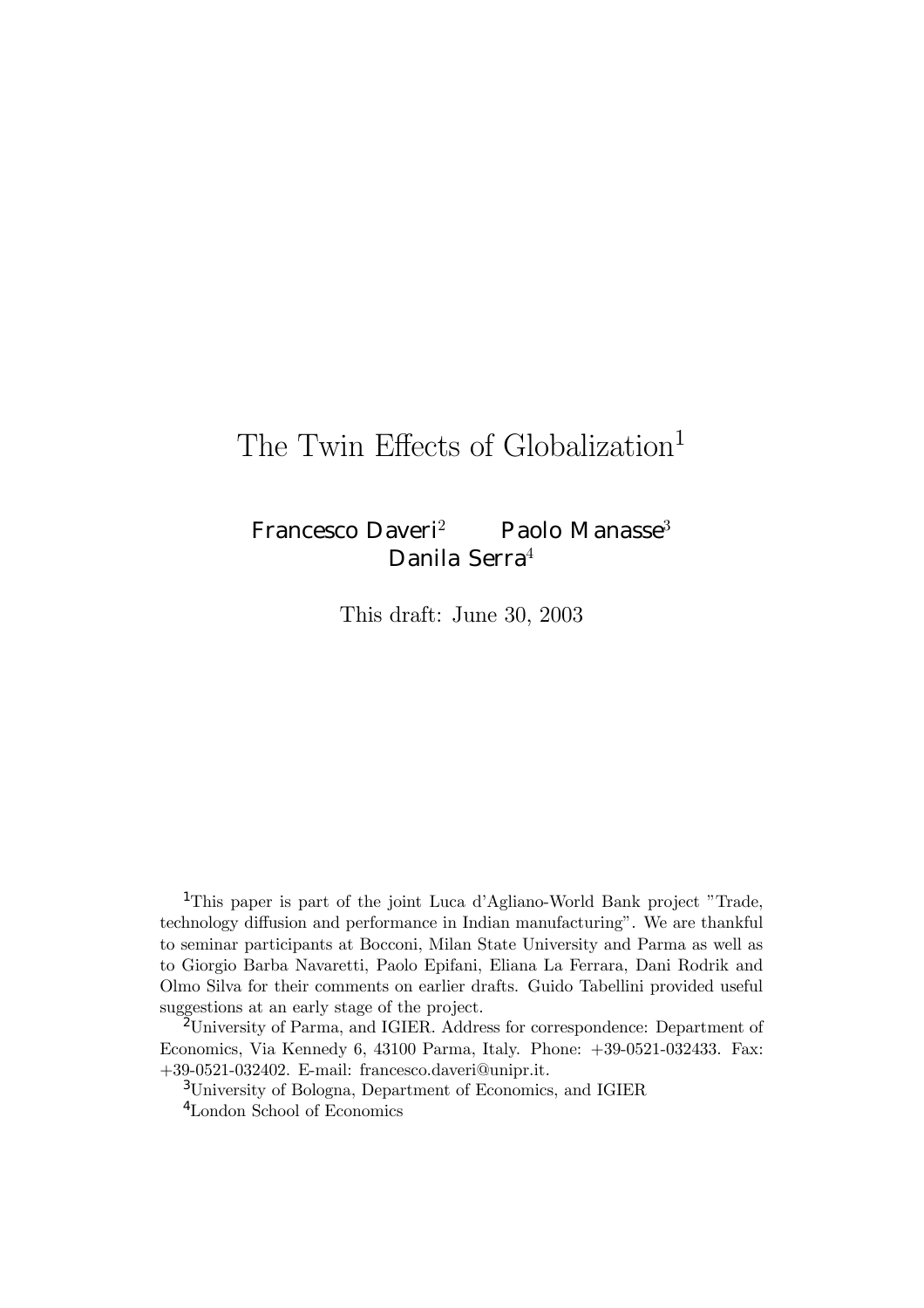#### Abstract

Employees of "globalized" firms face a riskier, but potentially more rewarding, menu of labor market outcomes. We document this neglected trade-off of globalization for a sample of Indian manufacturing firms. On the one hand, the employees of firms subject to foreign competition face a more uncertain stream of earnings and riskier employment prospects. On the other, they enjoy a more rapid career and/or have more opportunities to train and upgrade their skills. The negative uncertainty costs and the positive incentive effects of globalization are thus twin to each other. Concentrating on just one side of the coin gives a misleading picture of globalization.

JEL Classification Numbers: F1, F16, J3, J31, O53

Keywords: Globalization; Uncertainty; Trade and Wages; Wages; Employment; India; Training, Promotions, Labor markets.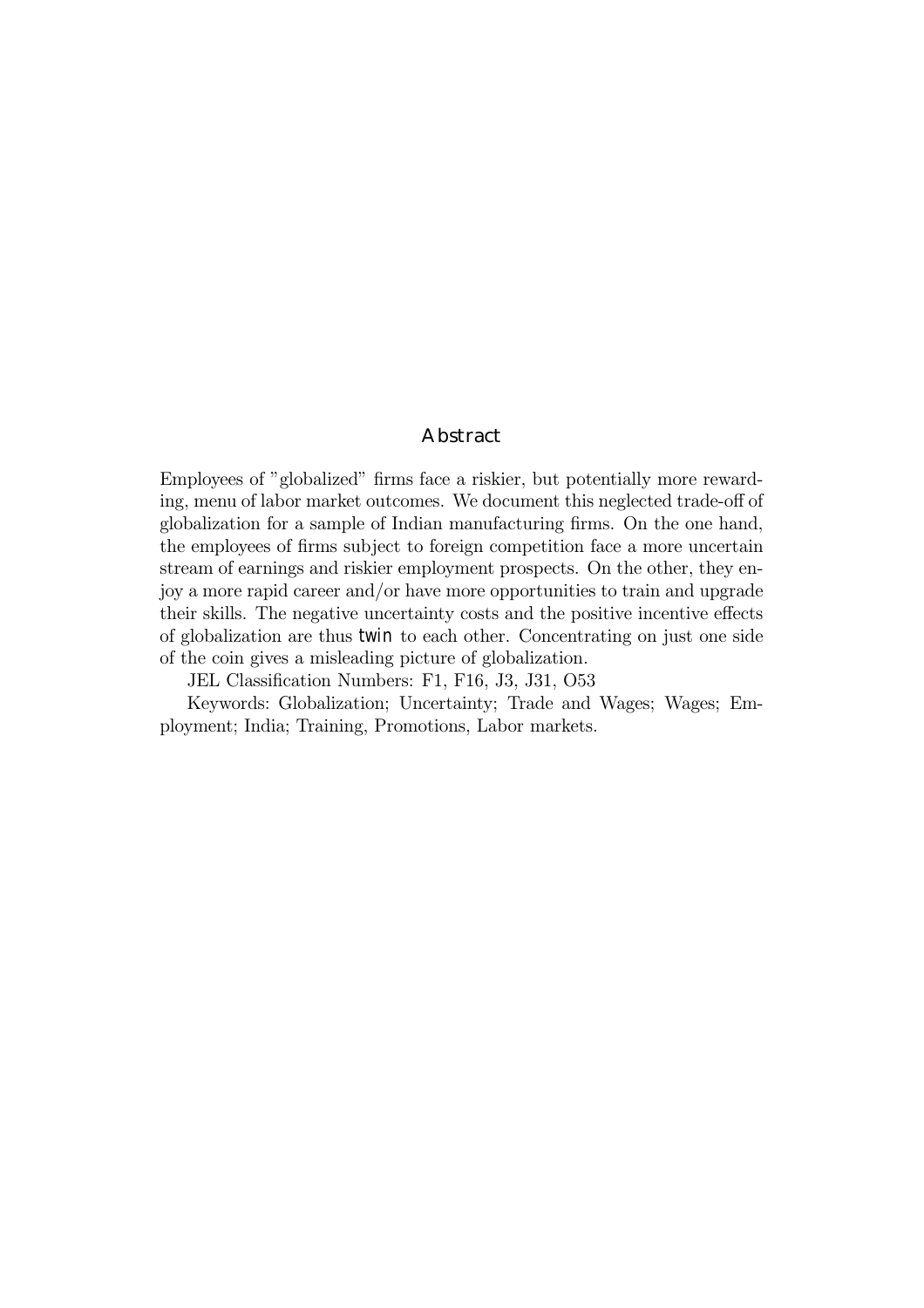## 1 Introduction

Critics of globalization often argue that openness undermines labor market institutions, raises job insecurity and the variability of earnings. When barriers to good and factor mobility fall, firms can more easily substitute foreign for domestic labor and consumers can more easily substitute foreign for domestic goods. As a result, the firms' demand for labor becomes more elastic, and this causes higher uncertainty in earnings and employment. Hence, in a world where risk-averse workers have only limited access to credit, they may suffer from the breakdown of the implicit/explicit insurance scheme granted by formal labor contracts.

This is only a partial rendition of the effects of globalization on the labor market. In this paper, we argue that employees of "globalized" firms face a riskier but also more rewarding menu of labor market outcomes. We document this trade-off for a sample of Indian manufacturing firms. We find that employees of firms subject to foreign competition indeed face more uncertainty in their earning stream and employment prospects. However, their career is also faster (they are more likely to be promoted) and/or their ability to upgrade their skills is higher (they are more likely to be involved in training programs) than employees of firms shielded from foreign competition. In other words, workers need not suffer passively from higher uncertainty: even when they have limited access to the credit and insurance market, they can (and do) self-insure by exerting more effort and raise their expected income stream. The negative uncertainty costs and the positive incentive effects of globalization are thus twin to each other. Isolating just one side of the coin gives a misleading picture of globalization.

In developed economies, international economic integration has been blamed for the rise of wage inequality and unemployment in the 1980s (e.g. see the selective surveys of the main issues in Wood (1994, 1998)), although the consensus is that only a fraction of the widening of skill premia may be reasonably attributed to globalization. As to developing countries, the reasons for concern about the effects of globalization are even less apparent. The Stolper-Samuelson theorem suggests that wage inequality should fall when countries which are relatively abundant of unskilled labor open to trade. Moreover, most models of imperfect competition suggest that, as market size grows, workers should benefit from higher real wages and better employment opportunities.<sup>1</sup> Supporting the presumption that trade integration brings higher growth via technology transfers, knowledge spillovers and scale

<sup>&</sup>lt;sup>1</sup>For an example of an imperfect competition model where trade integration raises wage inequality see Manasse and Turrini (2002)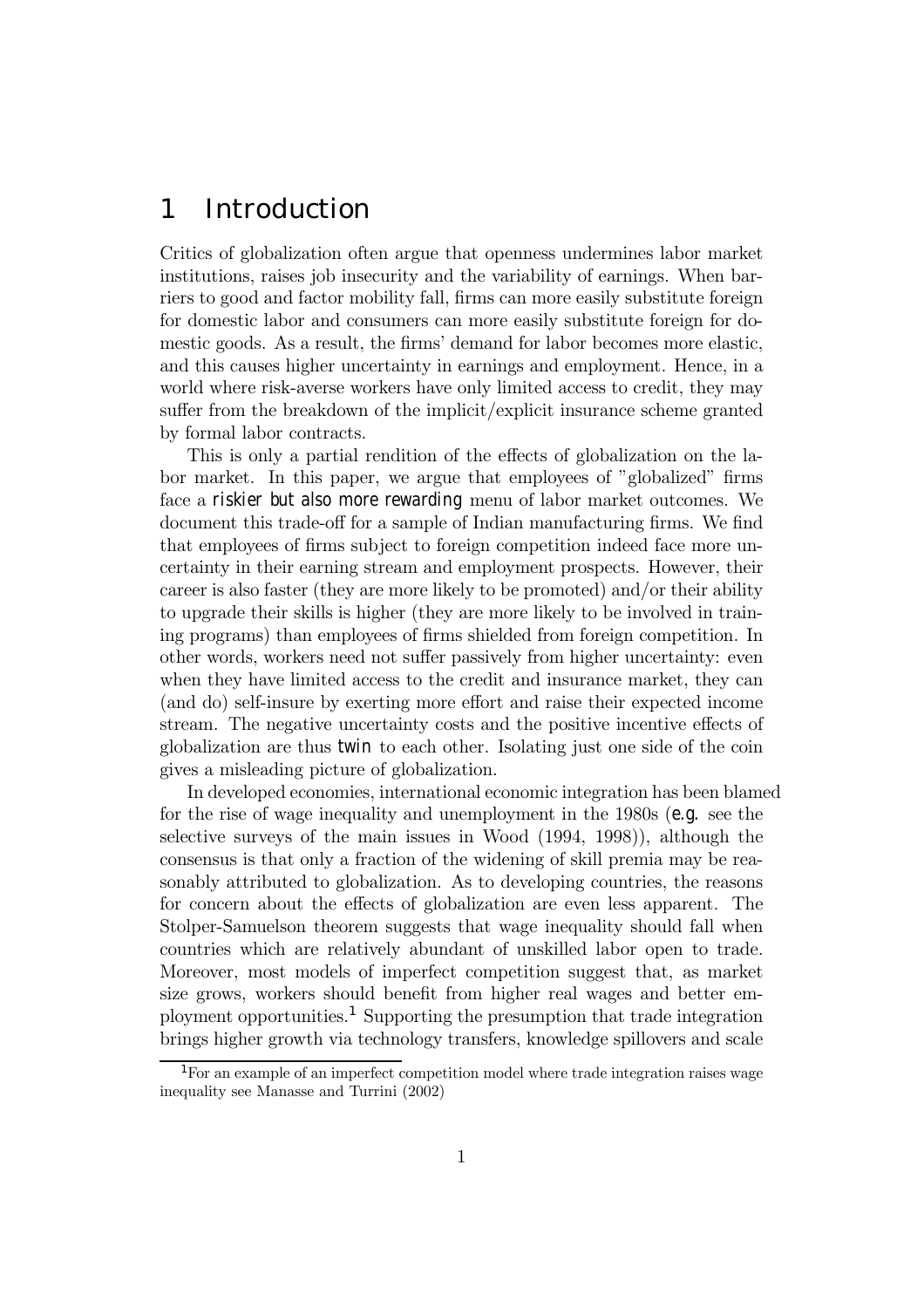economies, many studies have indeed found a significant empirical relationship between exporting and productivity levels and growth rates. This is the so called "learning-by-exporting effect", first emphasized by Bernard and Jensen (1997, 1999).<sup>2</sup>

The potential shortcomings of globalization in the Third World have been most clearly and forcefully expressed in Rodrik (1997), among others. In addition to the costs of uncertainty, he argues that there may be a potential trade-off between static and dynamic gains from trade: if specialization occurs in traditional, less dynamic, sectors, growth may suffer in the long run. Moreover, if the supply response of domestic exporters occurs with a lag, while imports boom early on, the static gains from trade liberalization may be smaller than expected and domestic production may face serious disruption. Altogether, this is supportive of the view that globalization brings aggregate benefits while causing losers and winners within each country.

This paper presents new evidence on the labor market effects of globalization, based on a newly assembled World Bank data set of Indian manufacturing firms for 1997-99. The paper presents two main substantive novelties with respect to the literature,. First, rather than just focusing exclusively on wages and employment data, we bring into the analysis non-wage benefits such as promotions and training. We find a systematic relation between such labor market outcomes and the degree of firmsí exposure to foreign competition. In particular, employees of exporting firms are exposed to higher wage and employment variability, but also enjoy a higher probability of being promoted and trained than the employees of firms not subject to foreign competition. The same applies, although to a lesser extent, to employees of import-competing firms. Second, the robustness of our econometric results is probed by applying standard econometric tools as well as less standard non-parametric (matching) techniques. Our findings hold irrespective of the estimation method.

The structure of the paper is as follows. Section 2 presents a simple model linking wage and employment uncertainty to skill-upgrading and career. In this model, globalization is a mean-preserving increase in the variability of wages and productivity. Due to limited access to the insurance market, risk-averse workers achieve self-insurance by exerting more effort in skill-upgrading activities (training). In equilibrium, more promotions and training activities are thus expected in firms exposed to international competition. Before moving to formally testing the implications of our model, we discuss in Section 3 the reasons that make India in the late 1990s an ideal

<sup>2</sup>See also Epifani (2003) for a recent survey on these and other issues related to the labor market effects of trade liberalization in Developing Countries.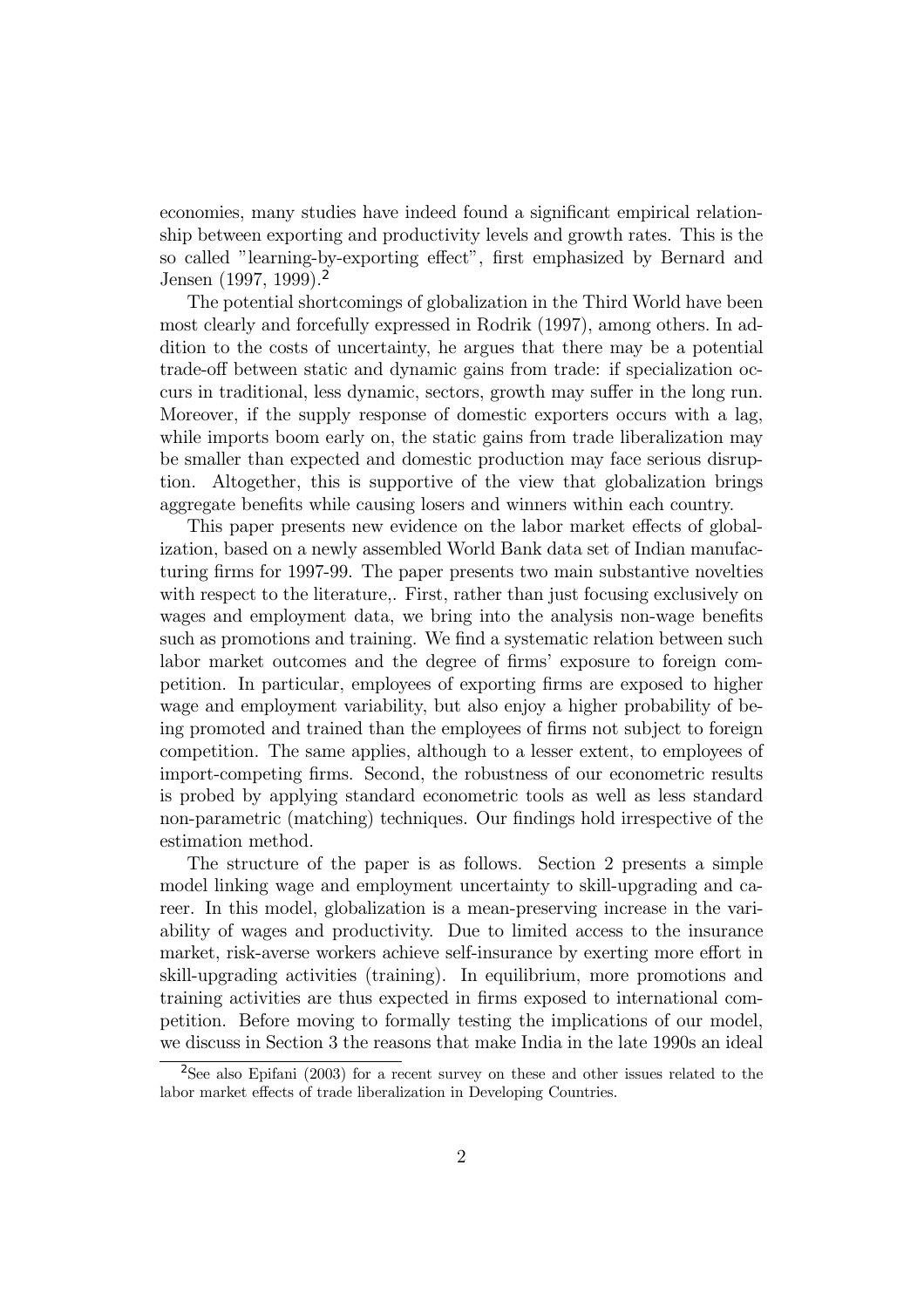case-study to learn about these issues. Following a long period of importsubstitution policies dating back to the 1950s, India undertook major steps towards the reduction of barriers to trade in goods and capital between 1991 and 1997. Our 1997-99 data set of Indian manufacturing firms provides a timely snapshot of opportunities and constraints brought about by trade reforms. The main features of our data set are presented in Section 4. Here we compare the levels and variability of wages, employment, prices, sales, profits, promotions and training for different types of firms. These are classified as "exposed to" or "protected from" foreign competition according to their characteristics in the product and capital market. In Section 5, we test the model's implications and the stylized facts presented in Section 4 by rigorous econometric analysis. After decomposing the variability of labor market outcomes into their cross-sectional (permanent) and time series (transitory) components, such components are regressed on our measure of foreign exposure, while controlling for sector, size and location characteristics. We then estimate a probit model for the likelihood of promotions and training, with productivity growth added to the same set of regressors as above. Finally, we check that our results on the relation between foreign exposure and labor market outcomes still hold when non-parametric (matching) techniques are employed. Section 6 briefly summarizes and discusses the main conclusions.

## 2 A Simple Model of Uncertainty and the Labor Market

Here we develop a simple equilibrium model where the effects of uncertainty on workers' and firms' behavior are modelled. We can think of "globalization" as adding to workers' variability of real incomes and to firms' variability of profits. For example, terms of trade shocks will have a larger impact on real wages, the higher the share of imported goods in the consumption basket. Productivity shocks may also be related to international integration in the goods market. We show that, if workers and firms have limited access to the capital market, the former will exert more effort and invest more in skill upgrading (training) in order to protect themselves from real wage uncertainty, and the latter will try to expand output in order to reduce the costs of uncertainty on profits.

The economy is made of two sectors. A perfectly competitive (informal) sector, say agriculture, employing only unskilled labor, and the manufacturing sector, employing skilled and unskilled labor. The supply of unskilled labor is perfectly elastic and there is perfect mobility across sectors, so that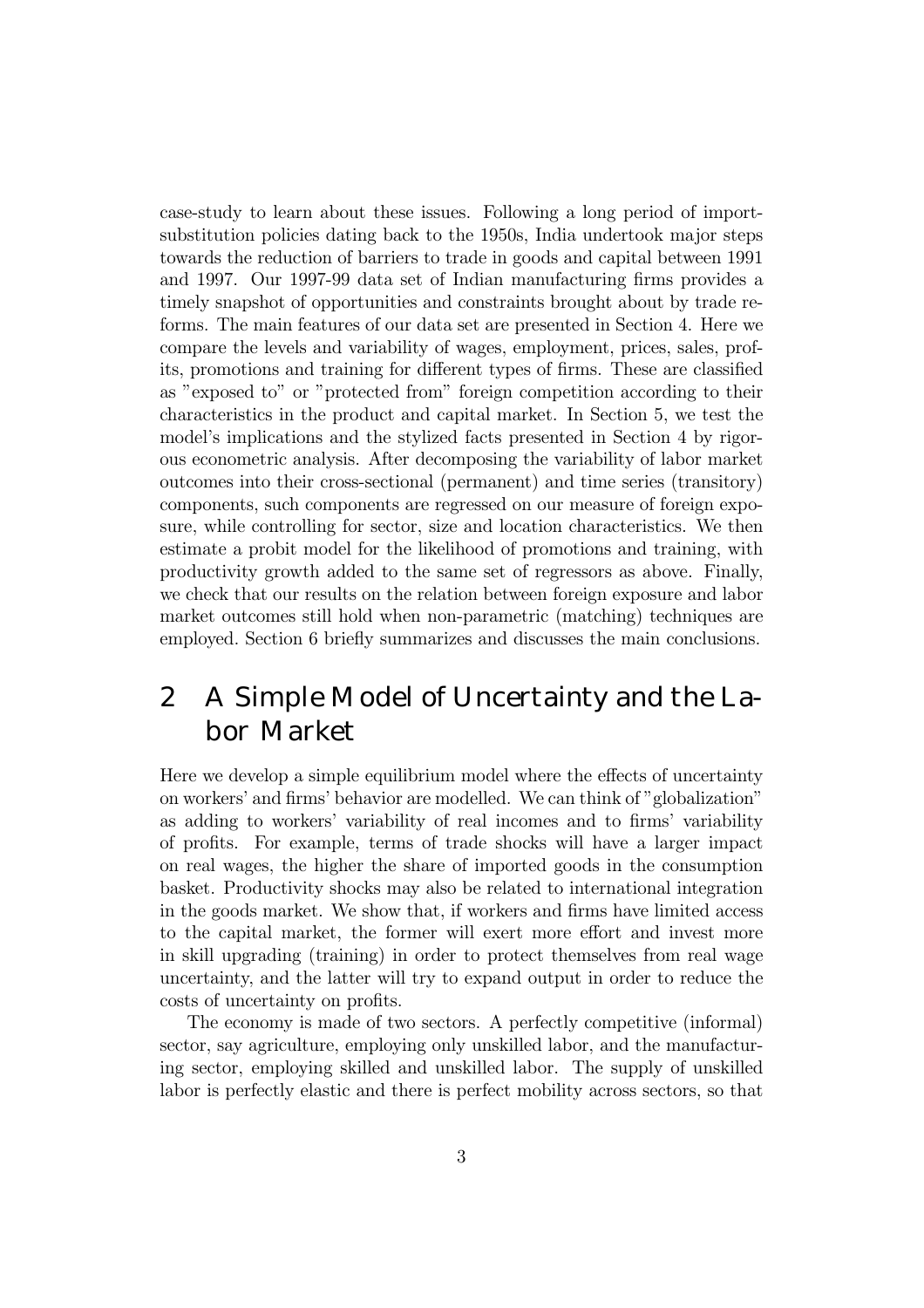the real wage rate for unskilled labor is fixed at  $w$ , the marginal value of leisure time. Unlike workers employed in agriculture, a worker employed in the manufacturing sector has the option to become skilled. This requires training efforts, and is associated with higher productivity. Given the worker's optimal supply of effort, the firm chooses how many workers to employ and the optimal incentive premium  $\Delta$ . There are two sources of uncertainty. The worker faces shocks to the purchasing power of his wage, because of terms of trade shocks. The firm faces uncertainty in profits, due to productivity shocks. The timing of events is the following. In stage one, the firm chooses an incentive scheme  $\Delta$  and employment L, then a productivity shock  $\varepsilon \sim (0, \sigma_{\varepsilon}^2)$  occurs. In stage two, the worker chooses effort  $\lambda$ , and finally a terms of trade shock occurs,  $v \sim (0, \sigma_v^2)$ . We start from this second stage.

### 2.1 The Worker

The worker chooses the level of effort in acquiring skills  $\lambda \in [0,1]$ , for given wage rates. His effort affects the probability of a promotion, as well as his productivity. If promoted, he earns  $w + \Delta + v$ , otherwise he earns  $w + v$ . For simplicity, we assume that the probability of a promotion equals the effort, λ. Training effort is costly, and brings disutility  $C(λ) = \frac{φ}{2λ^2}$ . The decision to exert effort is taken before the realization of the terms-of-trade shock. All income is consumed. Therefore expected utility is

$$
U = E_v \left[ \lambda u(w + v + \Delta) + (1 - \lambda) u(w + v) \right] - \frac{\phi}{2} \lambda^2 \tag{1}
$$

where u is a utility function,  $u^0 > 0, u^v < 0$ . Taking a second-order Taylor expansion around  $v = 0, U$  can be approximated with:

$$
U \cong \lambda \quad u(w+\Delta) + \frac{\sigma_v^2}{2}u^{\mathfrak{A}}(w+\Delta)^{\mathfrak{A}} + (1-\lambda) \quad u(w) + \frac{\sigma_v^2}{2}u^{\mathfrak{A}}(w)^{\mathfrak{A}} - \frac{\phi}{2}\lambda^2
$$

Since the worker is risk-averse,  $u'' < 0$ , we see from the expression above that uncertainty over the real wage reduces welfare. The first order condition for  $\lambda$  yields the optimal effort level:

$$
\mathfrak{K} = \frac{1}{\phi} \left[ u(w + \Delta) - u(w) \right] + \frac{\sigma_v^2}{2} \left[ u^{\mathbf{0}}(w + \Delta) - u^{\mathbf{0}}(w) \right] = \Lambda(\Delta; \sigma_v^2) \tag{2}
$$

The first term in the last expression shows that the optimal level of training effort is positively related to the utility gain from higher income, and negatively related to the effort cost,  $\phi$ . The second term shows the effect of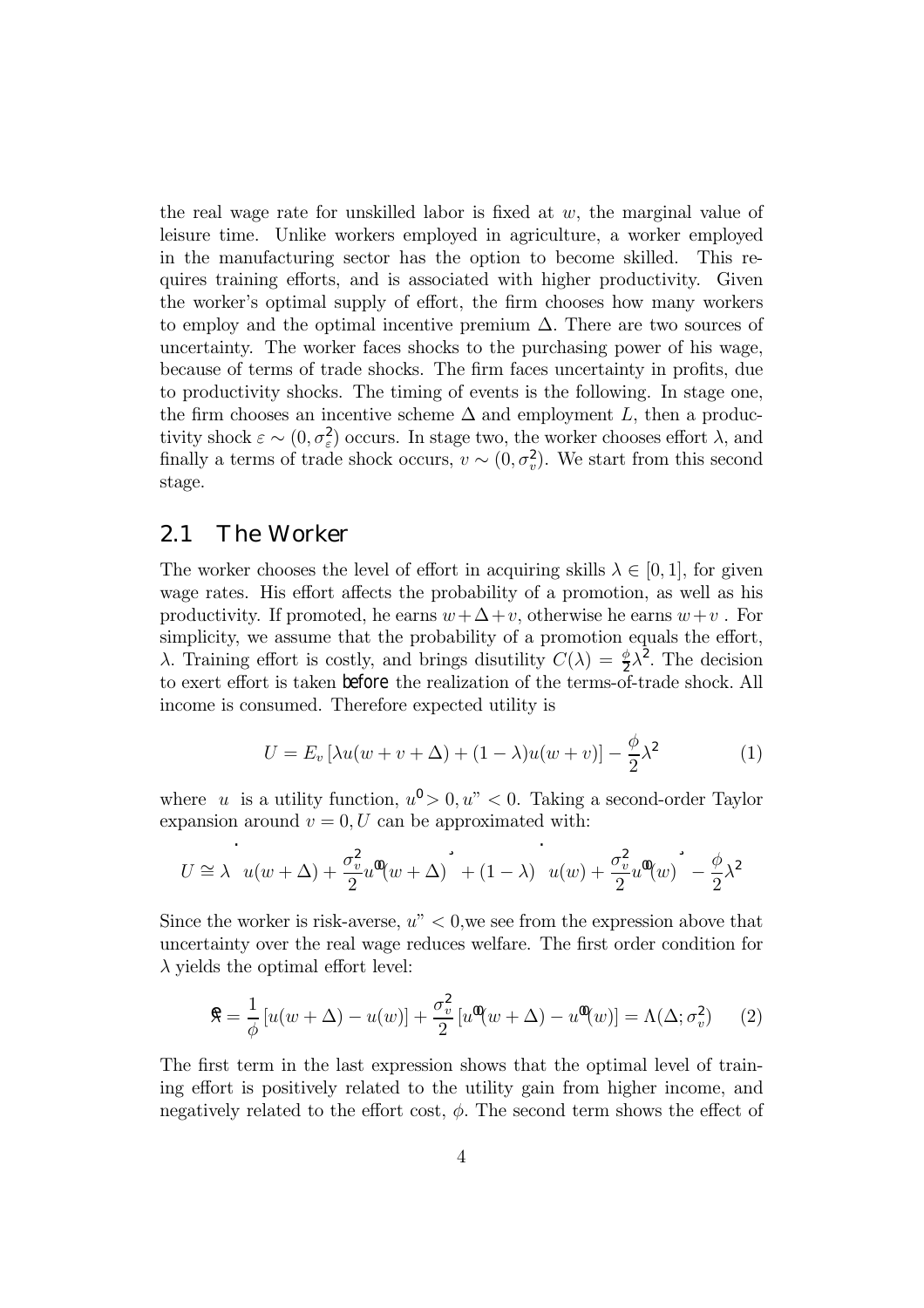wage uncertainty  $\sigma_v^2$  on effort. The sign of this effect depends on how the attitude towards risk varies with income. If we make the reasonable (and standard) assumption that the individual suffers less from uncertainty when he becomes richer (i.e. we assume decreasing absolute risk-aversion, requiring  $u^{000} > 0^{3}$ , then the term in the second square bracket is positive, and wage uncertainty raises optimal training (and the probability of promotion). The intuition is straightforward: faced with more uncertainty, the worker self-insures against unwelcome income fluctuations by raising his training and productivity effort. This raises is expected income stream, and makes him less "vulnerable" to uncertainty.

### 2.2 The Firm

The firm chooses how many workers to employ and the optimal incentive  $\Delta$ , taking workers' behavior  $\Lambda(\Delta; \sigma_v^2)$  into account. The productivity of each worker is stochastic and given by  $\lambda + \varepsilon$ . Letting L represent the number of workers, employment in efficiency units is  $L(\lambda + \varepsilon)$ . Recalling that a fraction  $\lambda$  of employees is paid  $w + \Delta$  and a fraction  $(1 - \lambda)$  is paid w, the firms expected profits are

$$
\pi = E_{\varepsilon} \{ F (L(\lambda + \varepsilon)) - L[\lambda(w + \Delta) + (1 - \lambda)w)] \}
$$
  
= 
$$
E_{\varepsilon} \{ F (L(\lambda + \varepsilon)) - L(w + \lambda \Delta) \}
$$
 (3)

where F denotes a standard production function,  $F^0 > 0, F^0 < 0$ . Before the realization of the productivity shock, the firm chooses  $\Delta$  and L in order to maximize expected profits. Proceeding as before, these can be approximated by.

$$
\pi \cong F(\lambda L) - [w + \lambda \Delta] L + \frac{\sigma_{\varepsilon}^2}{2} F^{\mathbf{0}}(\lambda L) =
$$
\n
$$
= F(l) - \frac{\mathsf{h}_w}{\lambda} + \Delta l + \frac{\sigma_{\varepsilon}^2}{2} F^{\mathbf{0}}(l) \tag{4}
$$

where  $l = \lambda L$  is labor in average efficiency units. The firm dislikes uncertainty more, the more concave is the production function. The first order condition for l yields

$$
F^{\mathbf{0}}(l) + \frac{\sigma_{\varepsilon}^2}{2} F^{\mathbf{000}}(l) = \frac{w}{\lambda} + \Delta \tag{5}
$$

This expression equates the (risk corrected) marginal product of labor (in average efficiency units) to the average wage (always expressed in efficiency

<sup>3</sup>Most types of commonly used utility function, including logaritmic, exponential, Stone-Geary, show decreasing absolute risk aversion.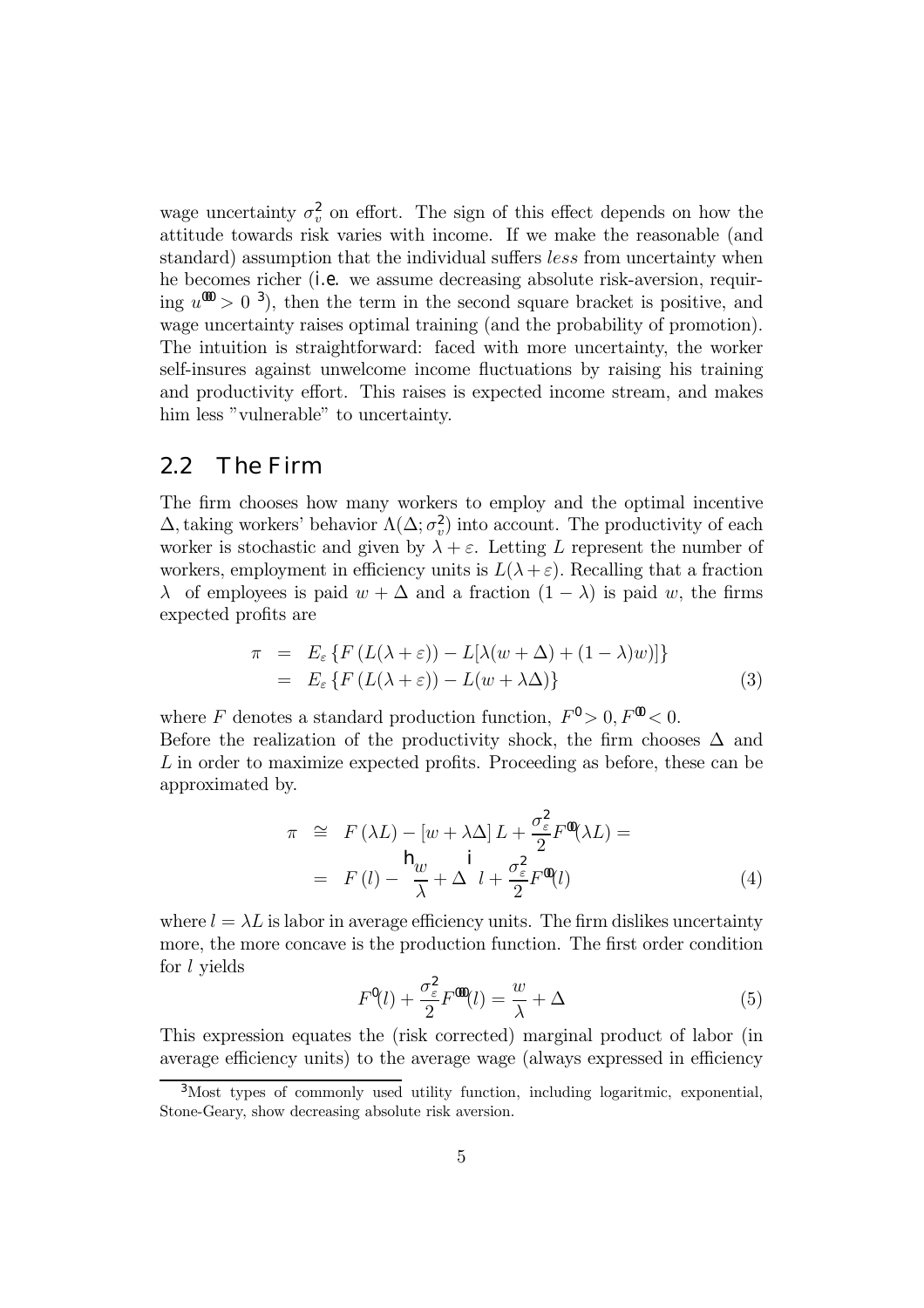units). From this expression one can derive a labor demand function:

$$
\mathbf{\mathcal{F}} = l(w, \Delta; \sigma_{\varepsilon}^2) \tag{6}
$$

It is easy to show that productivity uncertainty  $\sigma_{\varepsilon}^2$  raises the demand for labor if the curvature of the production function falls as l rises ( $F^{000} > 0$ ) Intuitively, the firms cares less about uncertainty the higher its revenue,  $4\text{ so}$ that it reacts to more uncertainty by expanding employment.

Finally, the first order condition for the optimal incentive  $\Delta$  yields

$$
\eta(\mathbf{\hat{A}}) = \frac{\mathbf{\hat{A}} \Lambda(\mathbf{\hat{A}}; \sigma_v^2)}{w} \tag{7}
$$

where  $\eta(\Delta) = \Delta \Lambda^{\mathfrak{g}}(.)/\Lambda$  is the elasticity of effort with respect to the wage premium. As in the standard efficiency wage model, the equality between this elasticity and the wage premium completely determines  $\Delta$ . Then, the training supply schedule  $\Lambda(\mathbf{\hat{\Delta}}; \sigma_v^2)$  (2) determines optimal training, while employment is determined by (6) through the identity  $\mathbf{\hat{E}} = \mathbf{\hat{E}}/\mathbf{\hat{S}}$ . Simple comparative statics show that:

1. A rise in wage uncertainty  $(\sigma_v^2)$  raises training effort  $(\lambda)$  without affecting employment and the wage premium (if  $u^{00} > 0$ )

2. A rise in productivity uncertainty  $(\sigma_{\varepsilon}^2)$  raises employment without affecting training and the wage premium (if  $F^{00} > 0$ )

### 2.3 Testable Implications

If uncertainty rises with the degree of exposure to international competition, we expect to observe, ceteris paribus

1. more training, more promotions and higher productivity in firms that compete internationally;

2. larger firms and larger shares of skilled workers in firms that compete internationally;

3. similar wage premia across firms.

These implications - with the first being our main focus here - are tested against our data in the next sections.

## 3 Why India?

India in the late 1990s is an ideal laboratory to study the effects of globalization on firms' behavior. The integration of firms in the world product

<sup>&</sup>lt;sup>4</sup>A simple Cobb-Douglas function  $F(l) = l^a$ ,  $a < 1$  satisfies this property.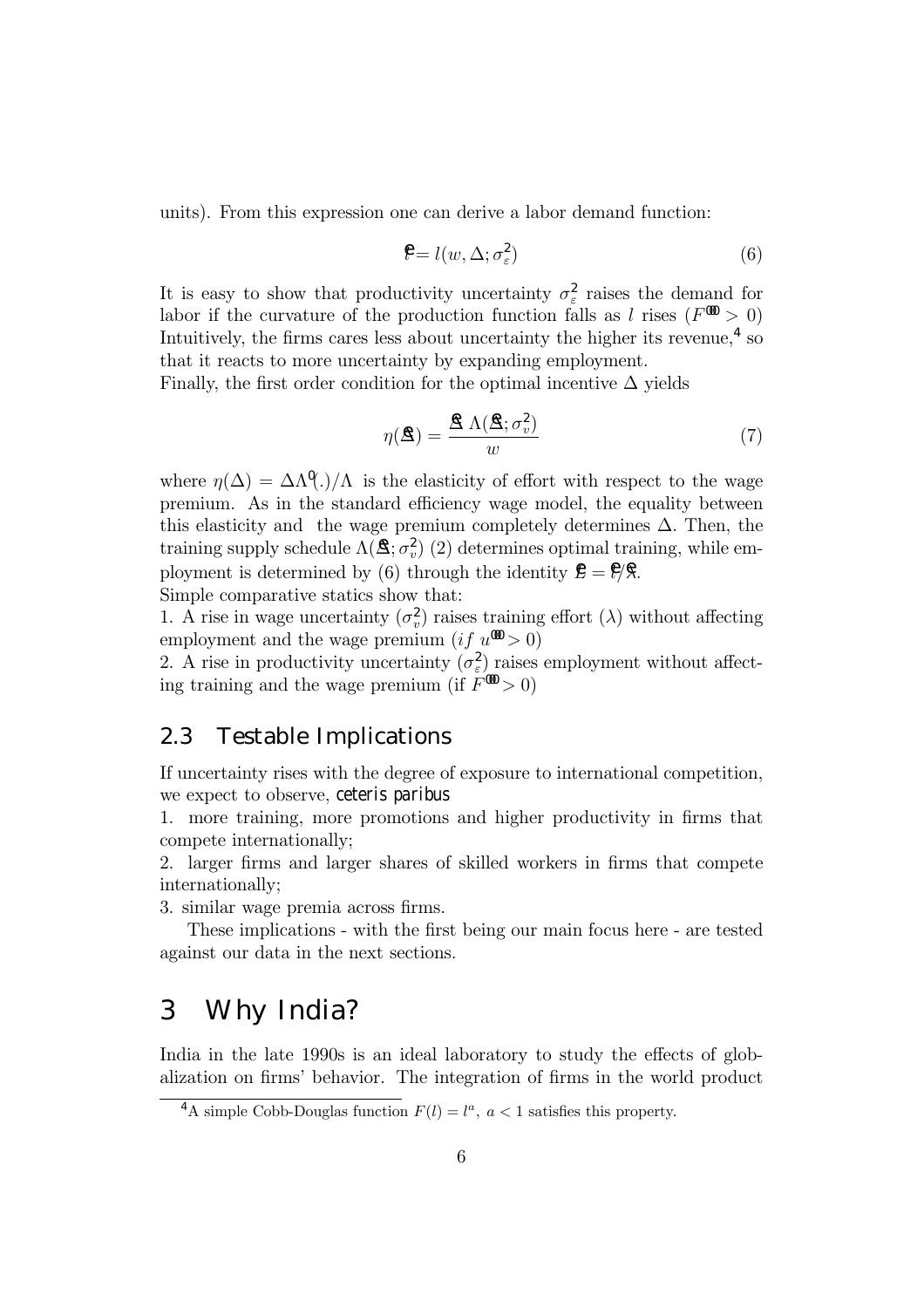and capital markets confronts firms with new major possibilities and threats. Given the size of India's domestic market the potential disruption of domestic producers is a crucial policy issue. This Section is a short recollection of the evolution of India's outward orientation policy.<sup>5</sup>

Since independence (1947), India has been characterized by active government intervention aimed at fostering domestic growth by import substitution. Over the years, the economy became riddled with prohibitive tariffs and import quotas. Industry-specific licensing requirements were imposed on investment projects beyond certain thresholds, and "strategic" sectors were singled out and reserved for public enterprises. Restrictions were put in place on FDI flows, particularly those with little technological content. Production and export subsidies were handed over to firms in order to encourage exports beyond traditional labor intensive products.

In spite of much effort, the results of public intervention were disappointing. At the end of the 1970s excess protection was finally recognized as the main cause of technological backwardness, low product quality and variety, and high costs, all of which made Indian goods non-competitive on the world market. In the early 1980s, the Indian Government took the first gradual steps towards a partial trade and capital market liberalization. Tariffs and import quotas were lifted on capital goods and technological imports. Tax rates on profit expatriation and royalties were cut, and ceilings to foreign shares in domestic companies raised in order to encourage FDI's and foreign licensing collaborations.

While these limited reform attempts had some beneficial effects, these fell largely short of expectations, particularly when compared to similar reforms in other Asian Newly Industrializing Countries. The balance of payments crisis of 1990-91 gave the reform process a new impetus. In June 1991, a newly elected Government initiated a major program of economic reform and trade liberalization, supported by the IMF and the World Bank. The New Industrial Policy (NIP) slashed average tariffs from 71 per cent in 1993 to 35 per cent in 1997, although tariffs remained high in several industries (paper and paper products, wood, food, beverages and tobacco). Considerable steps towards a relaxing non-tariff barriers were also taken. The number of îstrategicî sectors reserved to public enterprise was drastically reduced, and the scope for application of the cumbersome licensing system severely limited.

Under the NIP a new legislation was enacted allowing foreign majoritarian participation in domestic shares, at least for "high priority" and export-

<sup>5</sup>This Section draws on World Bank (2000), International Monetary Fund (2001), World Trade Organization (1998), Ministry of Finance of India (1999a,b).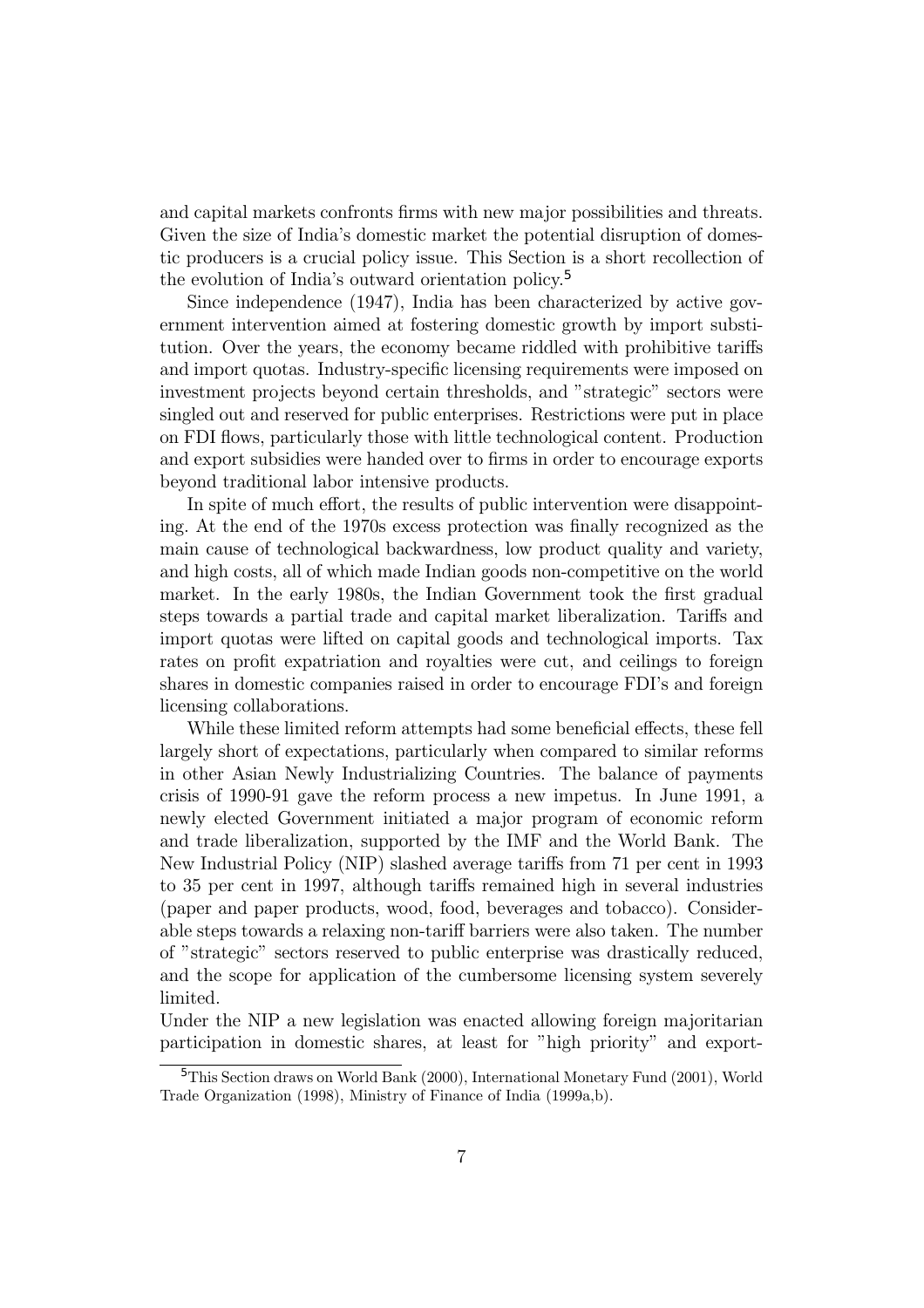oriented industries. Technology transfer agreements were also no longer a prerequisite for FDI's permissions.

The first wave of reforms in the 1990s was a success. In 1992-1994, GDP grew at 7% per year on average. Industrial production also grew at 7 percent per year in 1992-1997, peaking to 12.8 per cent in 1995-96. Trade liberalization provided impulse to exports and imports. Imports grew by 25% per year in 1993-96, a big jump from the 15% rate of the previous five years, while exports grew in line with the previous period (also at a yearly rate of 25%). Finally, private sector investment rose at an annual rate of 16.5% in 1993-96, up by about two percentage point per year from the previous five years.

The benefits didn't last long, however. After the growth peak in 1995-1996, industrial production, exports and imports decelerated (respectively to 5.6, 6.5 and 6.7%) in the two subsequent years. The South-East Asian crisis in 1997-98 and the subsequent deceleration in the growth of world trade brought the growth of the Indian economy to a grind.

The slowdown in Indian industrial growth was probably aggravated by the reversal of the economic reform process (see World Bank (2000)). Between 1997 and 1999 new trade restrictions were put in place. Non-tariff barriers and anti-dumping measures took on an increasingly crucial role.<sup>6</sup>

Our data set, whose main features are described in Section 4, provides a firm-level snapshot of the critical years, 1997-99, of Indiaís process of economic reform.

## 4 The Data Set

Next we present the main features of the data set. We highlight the most important differences between firms that are subject to international competition and those who are not. The data set is the result of a survey of 895 Indian firms recently conducted by the World Bank. It contains information on ownership structure, investment and technology, relations with suppliers and government, location, trade, products and inputs, labor and human resources, assets and liabilities, for the period 1997-1999. The firms covered by the survey belong to five manufacturing sectors: Garments, Textiles, Drugs and Pharmaceuticals (a branch of Chemicals), Electronic Consumer Goods, and Electrical White Goods (a branch of electrical machinery).

 $6$ As an example, one might mention that 103 antidumping measures were still active in 2000, compared to 64 in 1999 and 49 in 1998. IMF (2001) reports that, in 1997-2000, there was nearly no change in the average tariffs rates, although the maximum rate bound was reduced from 45 to 35 per cent.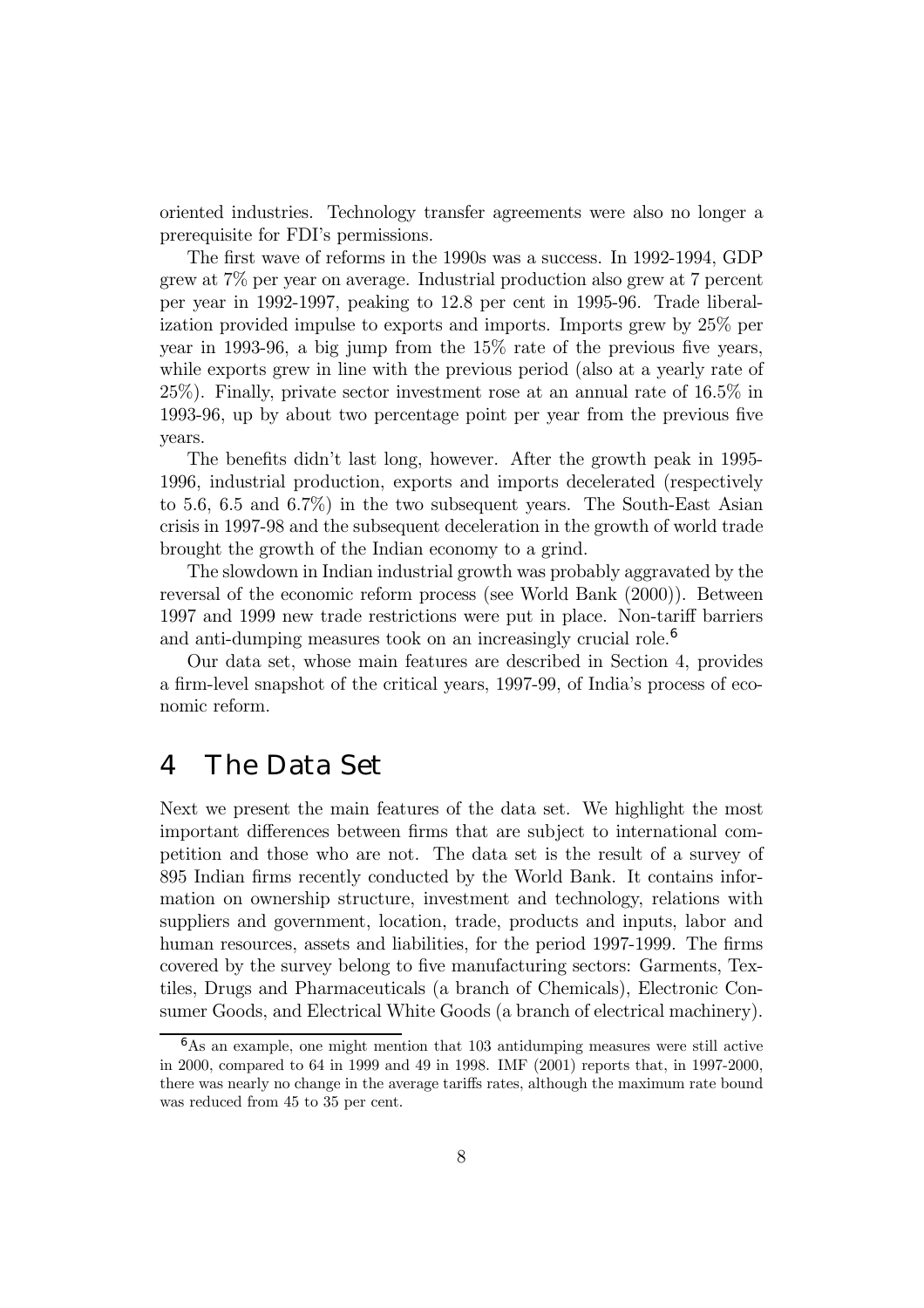They are located in the cities of Ahmedabad (State of Gujarat), Bangalore (Karnataka), Calcutta (West Bengal), Chandigarh (Punjab), Chennai (Tamil Nadu), Cochin (Kerala), Delhi (Haryana), Hyderabad (Andhra Pradesh), Kanpur (Uttar Pradesh), Mumbai and Pune (Maharashtra). The poor central states of Orissa, Madhya Pradesh, and Bihar, as well as Rajasthan and other smaller States, are not represented in the sample.

### 4.1 Defining "globalization"

The first step for assessing the labor market implications of "globalization" is to define what we mean and how we measure "globalization" for an individual firm. Globalization exposes firms to foreign competition in the product and capital market. Therefore we use the following two criteria.

As far as the product market is concerned, one would ideally estimate the elasticity of substitution between the firmís product and that of domestic and foreign competitors. In the absence of detailed information on domestic and foreign prices and quantities, however, we proceed as follows. A firm may face foreign competition either on the domestic (if import-competing) or on foreign (if exporting) markets, or both. As to the former, we define as Exporters (E) all the firms whose revenue share from exports is greater or equal than 30% (and non-exporters the remaining ones). Exporters make up 36.7% of the firms in the sample. As to the latter, we classify as Import Competitors, IC, those firms which jointly satisfy two criteria: they declare to face foreign competition in the domestic market (they answer "yes" to the question: "Are any of the competitors in the domestic market foreign firms ?î), and they are not classified as exporters. This definition picks 28% of the firms. Our "control" group is made of the remaining firms (which are neither  $E$  or IC). This group is labelled  $P$  as "protected" from foreign competition in the goods market, whereas lack of foreign competition may be the result of either political (e.g. tariffs) or natural (e.g. transport costs) barriers to trade. These firms altogether represent about 35.3% of the sample. Each firm belongs to one of the three mutually exclusive categories:  $E$ , IC,  $P$ <sup>7</sup>

In order to capture a firm's integration in the international capital markets, we exploit the information concerning the firmsí capital ownership. We label as  $'Foreign$  Owned $'(FO)$  any firm with a strictly positive share of foreign participation in its capital. Such extensive definition is warranted by the fact that only a small minority of firms in the sample  $(4\%)$  declare a foreign participation in its capital. The drawback of this definition is that it

<sup>7</sup>Firms in group E may or may not sell a part of their product in the domestic market and, in case they do, may or may not face foreign competition also in the domestic market.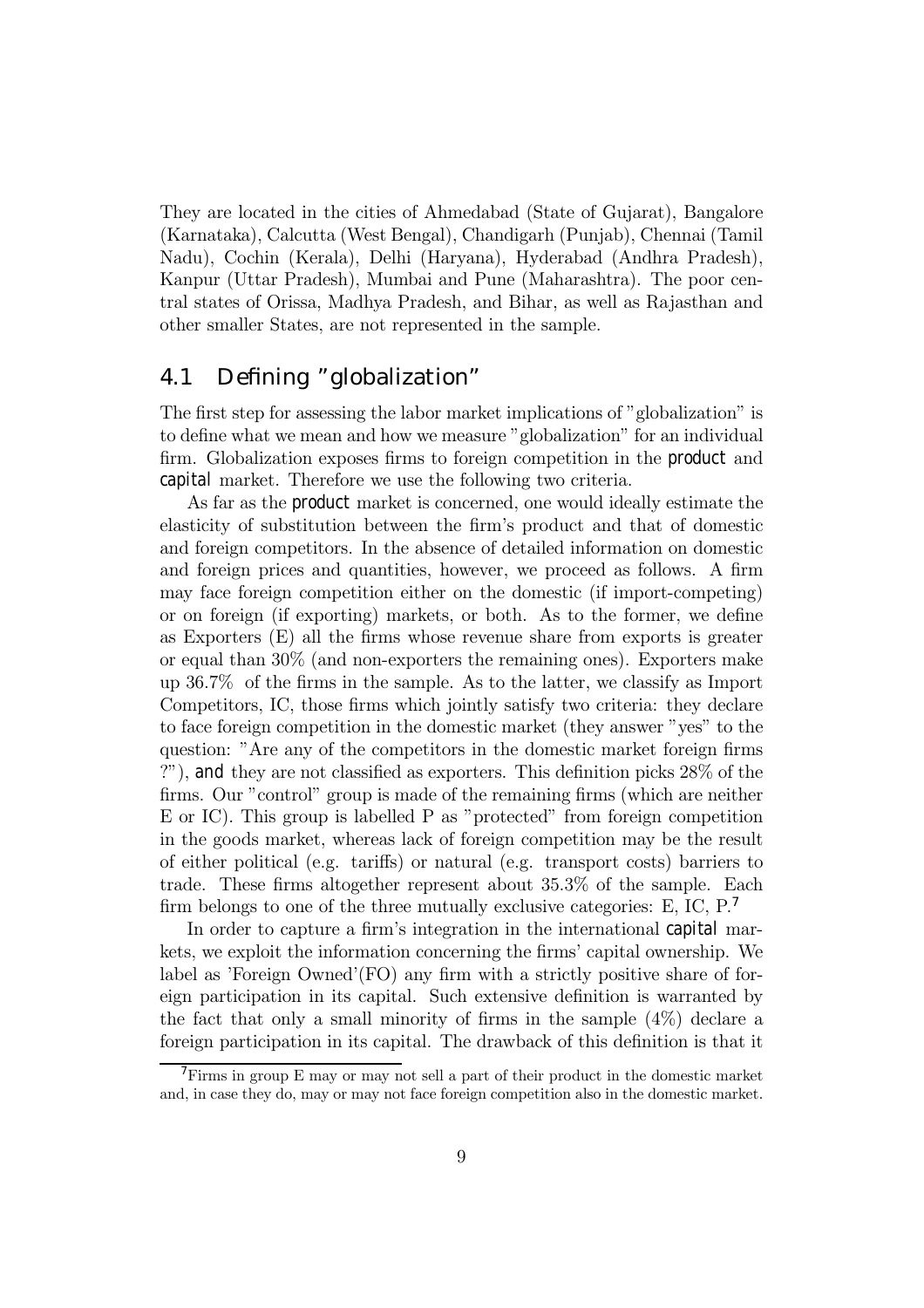cannot discriminate between multinational corporations and joint ventures. The activity of the former is often still subject to strict Government regulation. Joint ventures, in contrast, are often crucial vehicles of globalization as well as new modes of production and organization, despite the fact that they typically do not involve massive injection of foreign capital.

A note of caution is in order here. Some of our variables of interest, namely training and promotions, are only available for a subset of firms (62% of the total) and for 1999. The smaller sample - on which we concentrate our attention - may in principle suffer from a selection bias and present a distorted picture of the complete sample. We checked that this is not the case by comparing the summary statistics for a number of variables for which data are available for the entire sample (and its subset). These statistics turn out to be virtually identical.

### 4.2 Sectors and Locations

Table 1 and 2 present a summary of the distribution of the (smaller sample of) 555 firms according to our classification, and separately reporting the sector (table 1) and location (table 2) by column.

Table 1 shows that, according to our definitions of foreign competition, firms are much more integrated in the product than in the capital market. Almost two thirds of firms in the sample are exposed to product market competition (37% are exporters and 27% are import competitors). Foreign capital, by contrast, plays a minor role in the ownership structure of firms: only 4% of firms have foreign participation in their capital. The distribution of firms across the E, IC, P categories varies greatly across sectors, revealing an interesting pattern of comparative advantage. Textiles is the only sector with shares of E, IC, P very close to the sample average. In contrast, garments and electrical machinery represent polar cases. About 60% of the firms operating in the former sector are exporters, while most firms in the latter are either protected or import-competitors. Similarly, a majority of firms declares to be exposed to foreign competition in Drugs & Pharmaceuticals. Foreign-owned firms (FO) mostly concentrate in Textiles and Drugs & Pharmaceuticals, where they represent respectively 5% and 7.5% of the total number of firms in each sector.

Table 2 cross-tabulates our classification of exposure to foreign competition against the location dimension. Two thirds of firms agglomerate in larger cities (Delhi, Mumbai, Chennai). Each urban area presents a relatively specialized structure of production. Most firms in Delhi are in P, the protected manufacturing sector. Those in Mumbai are prevalently IC, i.e. import-competing firms. Roughly two thirds of the firms located in Chennai,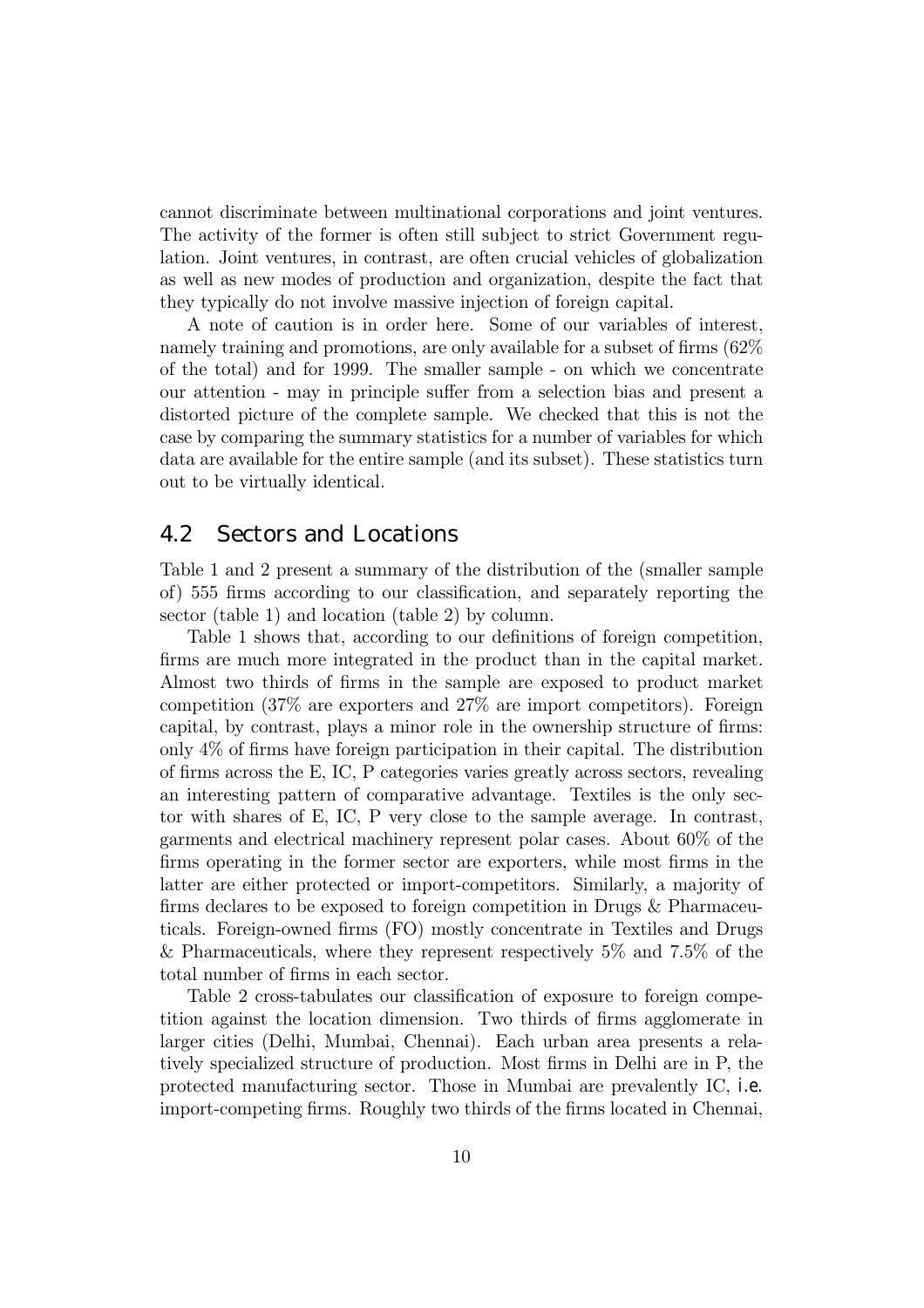as well as in Hyderabad and Cochin, belong to the E class. Bangalore, the preferred location for software industry, is also a 'highly globalized' city, with more than 85% of firms either in the E or the IC groups. Kanpur and Pune are home to mainly protected firms. Finally, most FO firms are located in Delhi (7% of total firms), but it is in Bangalore, Cochin and Chandigarh where they represent the biggest shares of total firms (respectively  $8\%$ ,  $18\%$ ) and 18% of the total number of firms). No foreign owned firms are sampled in Ahmedabad and Kanpur.

Notably, the pattern of association between foreign exposure and firms' localization is fully consistent with the findings in Sachs, Bajpai and Ramiah (2002) and Bajpai (2002), where access to the sea is found to be an important determinant of the export status of an Indian firm.<sup>8</sup>

### 4.3 Wages and Employment

Next we compare several labor market features across the various groups of firms. The questionnaire provides information concerning employment, hours worked and wages for five categories of workers (non-production workers, unskilled production workers, skilled production workers, professionals and managers). We aggregate the first three groups into 'Blue collars', and the last two into 'White collars'. Table 3 shows the figures for absolute and relative wages and employment. Wages are calculated as hourly nominal earnings in thousands of current rupees. These are computed, for blue and white collars separately, as the ratios between the corresponding yearly wage rate and the total amount of hours worked (the product of the average number of hours times number of employees). The average number of hours worked is inferred from information about work shifts, the average hours worked per day and the number of days of work in a year. On average, the hourly wage of white collars is 7.7 times as large as that of blue collars.

The average wage differential is larger in exporting firms (8.4 times) than elsewhere (7.1 times, both in IC and P firms). Yet Table 3 clearly shows that wages and employment levels do not significantly differ between the E, IC and P firms: the test for equality of group means, at the bottom of the table, is never rejected at the 5% confidence level. In other words, exporting or import-competing firms neither pay below or above average wages to either

<sup>8</sup>The cities of Chennai, Hyderabad, Cochin, Bangalore - all located in Southern states - are close to the sea shores or with easy access to the sea. Delhi and Kanpur are instead in landlocked states. Pune is in a region of Majarashstra rather far from the Ocean. Accordingly, exporting firms are less present in these localities. Calcutta and Mumbai are on the Ocean, but are also huge metropolitan areas, which may explain the large shares enjoyed by protected firms in these cities.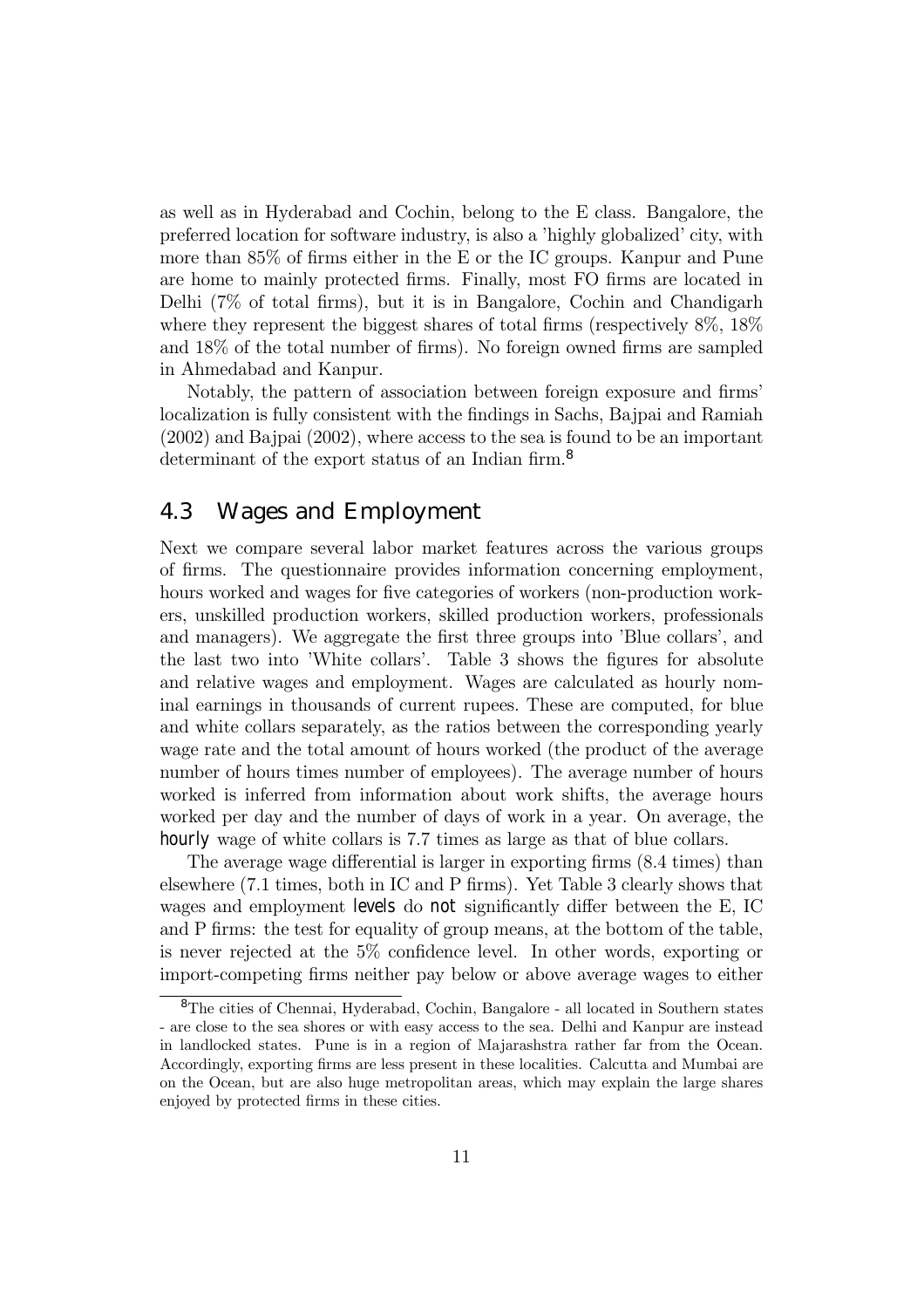blue or white collars. On the contrary, there is some evidence that foreignowned firms pay white collars somewhat less - in absolute and relative terms - than domestically owned firms.

The average firm size, measured by employment, is relatively large in our sample, 220 workers, see the last column in table 3. Thus small and mediumsized enterprises are presumably under-represented in the sample. Firms do not appear to differ significantly in size between exposed and non-exposed firms, but foreign owned firms appear significantly larger than domestically owned ones.<sup>9</sup>

We conclude that, at least in our sample, "globalization" is not associated to significant differences in absolute or relative wages and firm size, with the notable exception of foreign owned firms.

### 4.4 Variability

While wage and employment levels tend to be similar across groups, firms with greater foreign exposure face much "more uncertainty" in labor and product market outcomes, both in terms of dispersion across firms and in terms of variability in time. Next we look at the dispersion of wages and employment, as well as of prices, profits and sales. We construct the firmís output price variable as an index obtained from the prices of the three main products sold by each firm in each year. Such product prices are geometrically aggregated, using each product's share in sales as a weight. Net profits are defined as the before-tax operating surpluses net of interest charges, depreciation and other overhead expenses.

In order to isolate the concept of variability which is more likely affected by îglobalizationî, we apply the method suggested by Gottschak and Moffitt (1994). The variance of a variable, say the wage rate, observed over time and for different firms, can be decomposed into two separate elements: the first represents the cross-sectional dispersion at a point in time; the second is the (squared) deviation of the individual variable from its own time average.<sup>10</sup> The former presumably reflects long-run phenomena, resulting, in the example, in wage dispersion across firms. This component is usually termed permanent volatility,  $\sigma_{\mu}^2$ . The latter presumably reflects short-run shocks that raise the variability over time of, say, the wage rate in individual firms. This component is termed transitory volatility,  $\sigma_v^2$ . Since our aim here

<sup>9</sup>Small protected firms also tend to be less capital intensive and less unionized than those exposed foreign competition (the data are not reported here)

<sup>&</sup>lt;sup>10</sup>Formally, let  $w_{it}$ , represent firm  $i^0 s$  wage rate at time t,  $\mu_i$  the permanent (time invariant) and  $v_{it}$  the transitory components, with  $w_{it} = \mu_i + v_{it}$ . The variance of  $w_{it}$  can be written as the sum of the two variances  $\sigma_{\mu}^2 + \sigma_{\nu}^2$  (see Gottschak and Moffitt (1994))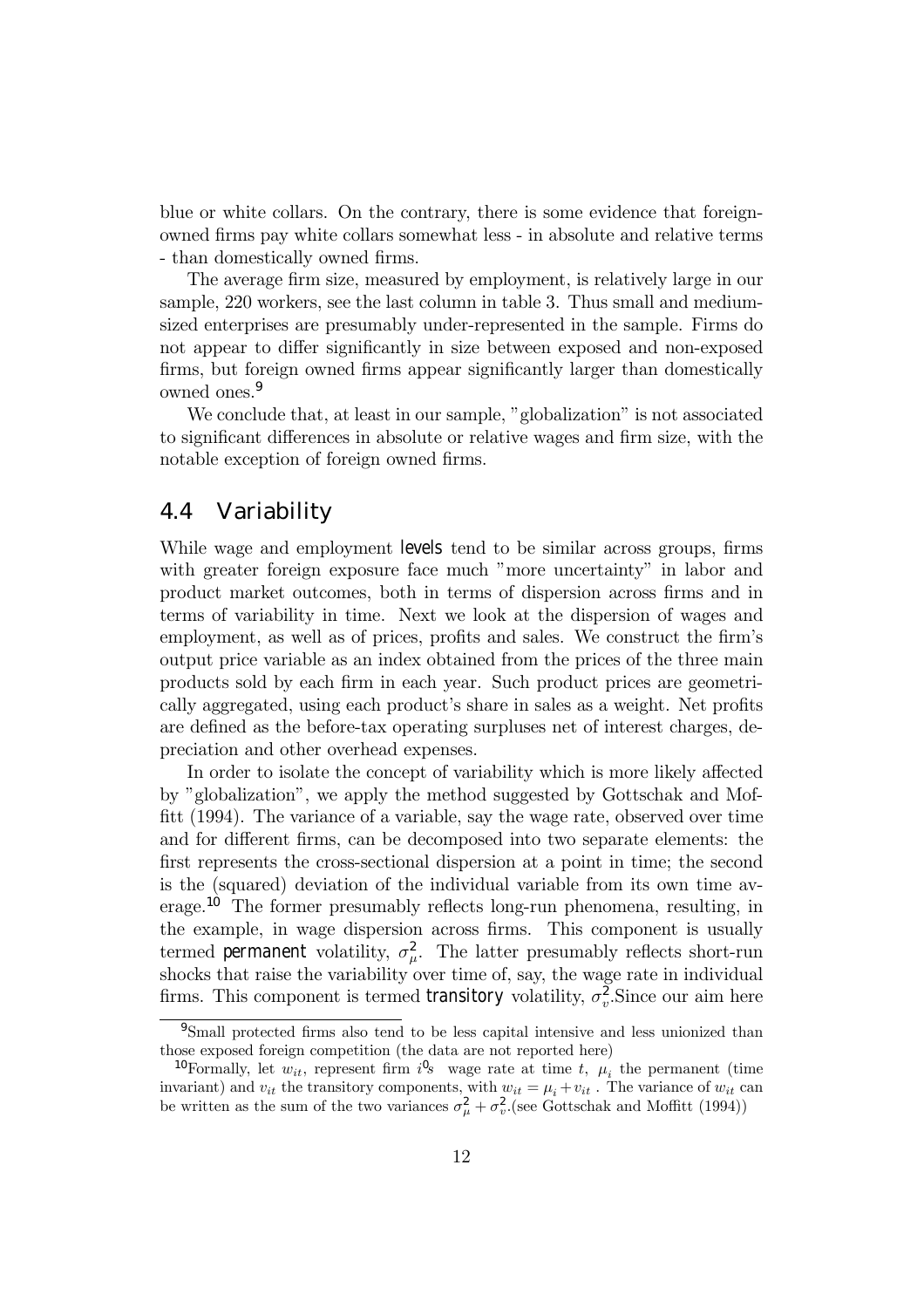is to test whether international integration makes life "more uncertain" for workers and firms, we focus on the short-run component.

Table 4 summarizes the results of such a decomposition. Each cell shows the transitory variance as a ratio of total variance,  $\sigma_v^2/\sigma^2$ . Compared to protected (P) firms, Exporters present systematically higher transitory variance ratios. This is clearly the case for wages, employment, prices and sales, while the difference is less marked for net profits. Import competitors present higher transitory variance for employment, prices and sales, but stable wages and profits.<sup>11</sup>

Altogether, Table 4 provides evidence that "globalization" is often associated with uncertainty in labor and product market outcomes, particularly so for exporters.

### 4.5 Training and Promotions

So far, we found that while "globalization" is not significantly related to firmsí absolute and relative wages and employment, it is closely associated to more volatile labor and product market outcomes. So much for the "bad" news" for risk-averse workers and firms. The question here is whether globalization also brings "good news". Next we show that the good news is more rapid careers (promotions) and more skill-upgrading (training). Promotions and training are crucial elements for comparing workers' lifetime earnings in different firms. Despite the fact that wages tend to be equalized across firms, possibly as a result of labor mobility, the present value of a worker's expected income stream may differ dramatically depending on how effectively he can accumulate human capital (training), and, possibly as a result, how fast he moves up the hierarchy ladder (promotions). Our next results are consistent with implication 1 and 3 of our stylized model: globalization brings more uncertainty, but, by doing so, it provides the incentive for higher effort in acquiring skills and therefore brings more promotions.

We start from promotions. The last column in Table 5 shows the percentage of a firmís employees promoted in 1999 (the frequency of promotion) for firms belonging to the different categories. The striking feature is that an employee of an Exporting firm is twice as likely to be promoted in the current year as the average worker  $(4\%$  and  $2\%$ , respectively), and no less than three times as likely as the employee of a protected firm.<sup>12</sup> Given the size of the wage differentials documented earlier, this finding implies that

<sup>11</sup>Lack of data prevents the same calculation for FO and DO firms.

<sup>12</sup>In contrast, the probabilities of promotion in IC and P firms are not significantly different from each other.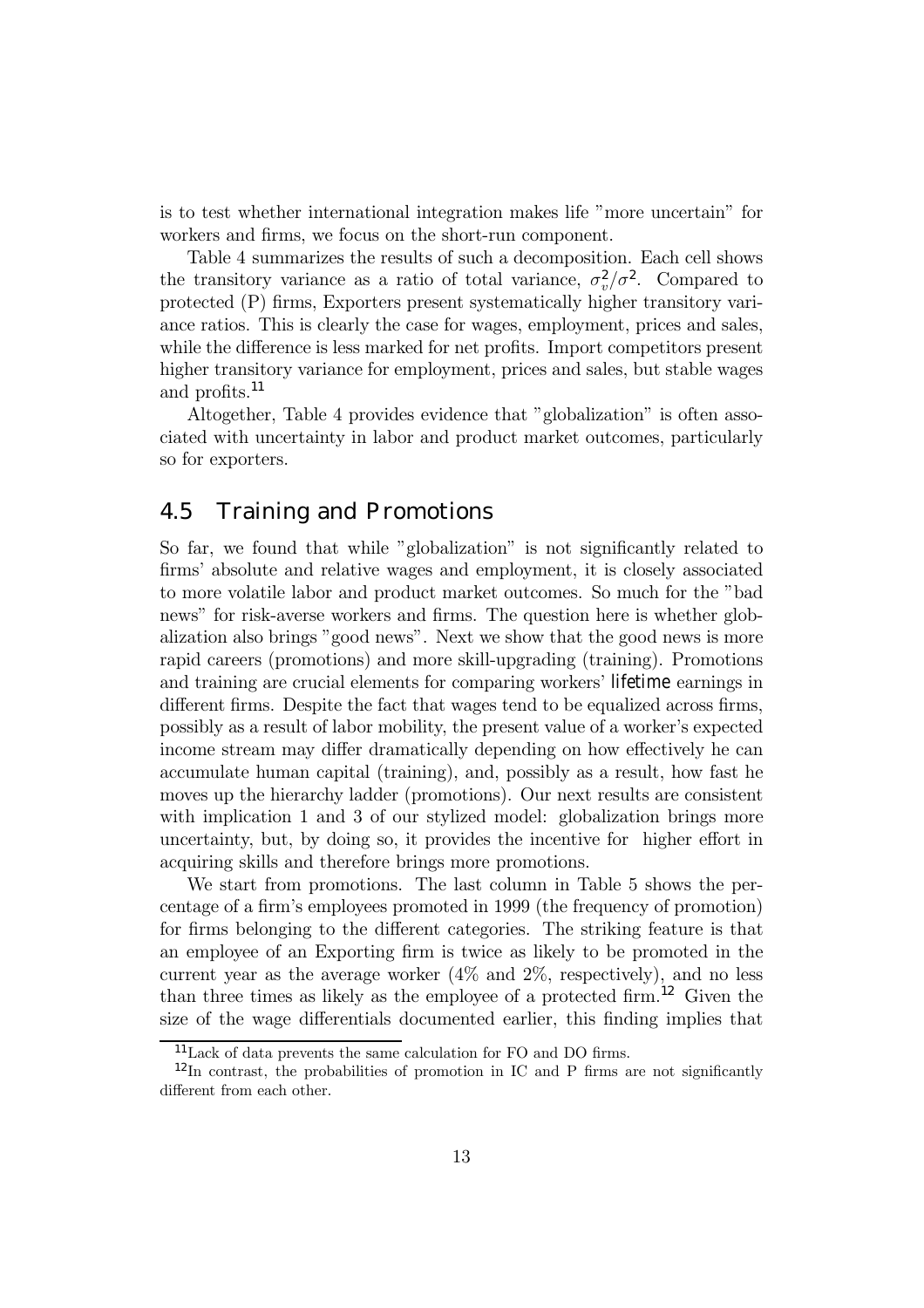an E-firm employee, despite currently earning roughly as much as a P-firm employee, enjoys in expected terms a considerably larger income stream.

The benefits of globalization, however, do not stop here. In the questionnaire, firms are asked to report whether their workers are engaged in formal training schemes (either in-house or external to the firm). To this question 549 firms answer "yes" and 532 "no". Table 5, third column, shows the percentage of firms declaring to have trained their workers in 1999, for the different groups of firms. About 28% of the firms in the sample have part of their work force engaged in training programs. Interestingly, the figure rises considerably among the exporters, 31%, and even more among the import competitors, 36%, while it falls to only 19% for the group of protected firms. Even more strikingly, 77% of foreign owned firms engage in training activities, as opposed to only 19% of domestically owned. The mean equality tests confirm this evidence: the means of the E and IC are statistically different form the mean of P firms, and the same holds for foreign and domestically owned.

A similar picture appears by looking at the shares of firms' employees involved in training programs (second column in Table 5). IC firms are by far the most heavily involved in training. The equality of means test confirms again this result, although the difference is significant only at the 7% level of confidence.

In summary, "globalization" makes life riskier for Indian workers and firms, but at the same time it provides them with the incentives (and the opportunities) to face the new challenges: higher investment in training and, possibly as a result, higher probability of promotions (for exporters).

## 5 Econometric Analysis

Our aim here is to move beyond the descriptive statistics and unconditional mean tests presented in Section 4, and to submit our preliminary findings to rigorous multivariate econometric analysis. For that purpose we employ a variety of parametric and non-parametric techniques. We start from standard (parametric) econometric analysis. First we estimate a model for the transitory variance of labor and product market outcomes, in order to assess the role of international competition. Second, we use probit analysis to model the probability of promotion and the likelihood of training programs. Finally, we employ non-parametric techniques (matching estimates) to check whether the statistical relationship between international exposure and labor market outcomes survives, once many of the assumptions underlying parametric analysis are relaxed. Overall, our previous findings withstand these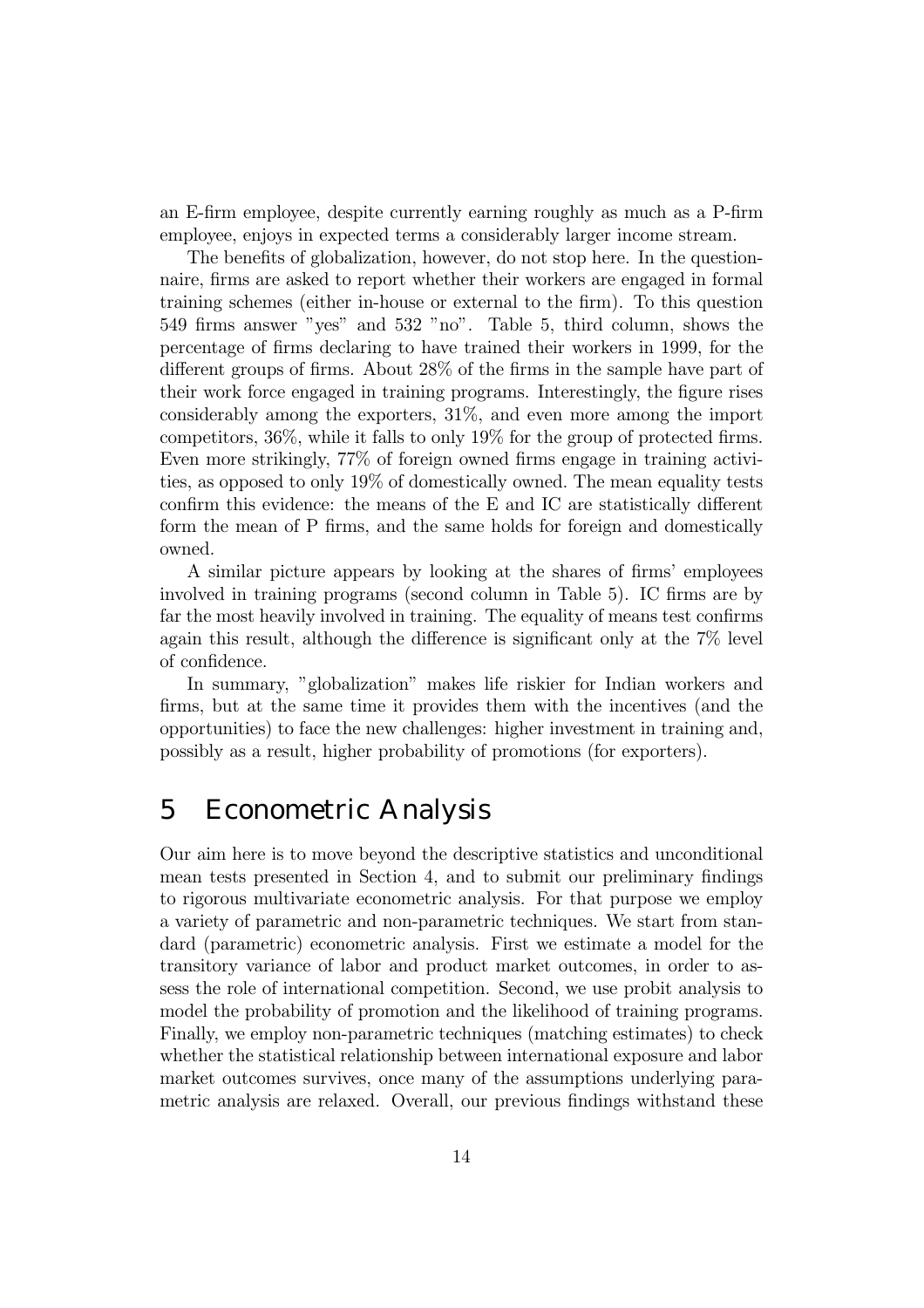checks.

### 5.1 Parametric Estimates

#### 5.1.1 Variability

Is globalization associated to higher variability of labor and product market outcomes? Our first set of OLS regressions, described in Table 6, tackles this question. Here the logarithm of the firms' transitory variances is regressed on two sets of dummy variables: one for foreign exposure in the product market (E, IC, P), and in the capital market (FO vs. DO). In order to control for firm's sector, size and location,<sup>13</sup> we also introduce the corresponding dummies in different specifications. For the variables referring to foreign exposure, we choose to omit the dummies for protected and domestically owned firms. For the sector and size controls, we employ the normalization proposed by Suits (1984). This enables us to interpret the regression coefficients as the differential effect of a change in a given explanatory variable with respect to a domestically owned, protected firm of 'average' size and sector.

Table 6 shows the outcome of such regressions for different specifications each adding in turn size, sector and location controls. A few interesting results are worth noticing. First, the 'Exporter' dummy is always significant and positive for the transitory variances of prices, sales, employment and profits. It is also positive but not always significant for wages. At a confidence interval of 10 or 5 percent, its coefficient never falls below 1.5 in every equation. Thus exporters experience a transitory variance of product and labor market outcomes that is at least 3.5% above that of a protected domestically-owned average firm.<sup>14</sup> This coefficient is the lowest bound of the reported coefficients, but also the most reliable one, since the appended controls are all statistically significant according to the standard F-tests of joint significance. Hence, the larger estimates obtained in more parsimonious regressions are biased.

Second, the regressions yield less clear-cut results for both IC and FO dummies. In the basic specification, that does not include additional controls, the coefficient of IC is positive and statistically significant, implying that foreign competition on the domestic markets raises the transitory variability of product and labor market variables. The positive effect, however, often disappears, once additional controls are included in the equations (and found

 $13A$  firm is defined 'small' if employment is less than 50, 'medium' between 50 and 200 units, and 'large' when employment is more than 200 units.

<sup>&</sup>lt;sup>14</sup>In our semi-logarithmic equations, the effect of a dummy variable on the dependent variable is given by  $e^{\beta}$ -1, so that in the example 3.5=exp(1.5)-1.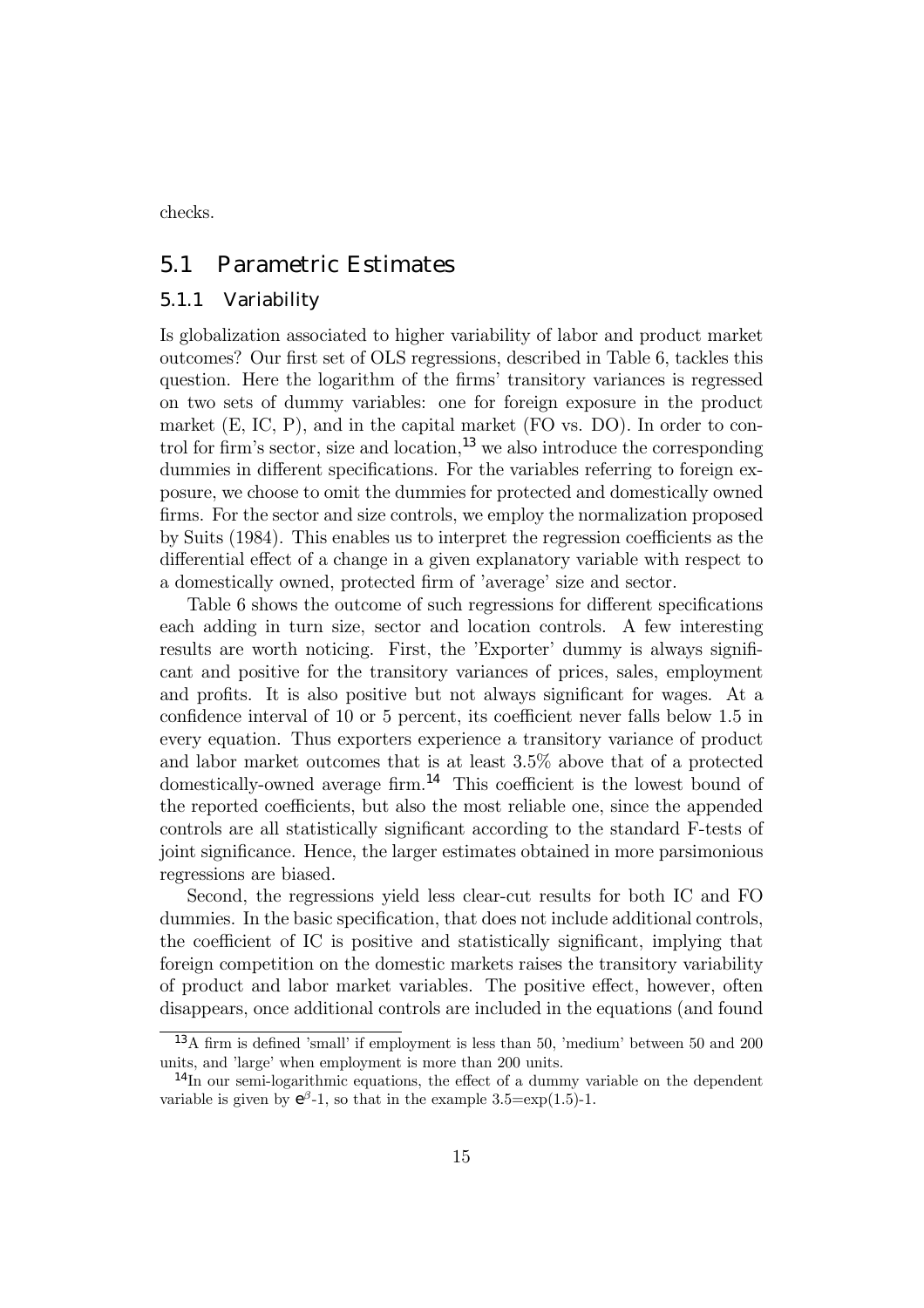jointly significant by the F test). When the coefficient of IC survives, as is the case in the sales and wage equations, the inclusion of the second set of controls sharply reduces the size of the pointwise estimates (see for example the equation for  $\sigma_{v,Sales}$ ). The dummy for foreign ownership, FO, although positive and significant in the basic specifications, never survives the inclusion of size, sector and location dummies.

We interpret this evidence as showing that globalization raises product and labor market uncertainty for firms and workers, albeit not equally for all categories of firms. The effect is stronger for exporting firms, and weaker for those which declare to face foreign competitors in the domestic market. Foreign ownership, in contrast, is not significantly associated to transitory shocks: the inclusion of other potential determinants of variability eliminate the statistical significance of this characteristic. While this result may have to do with the limited number of foreign-owned firms in our sample, this conclusion is not implausible if one considers that multinationals and joint ventures may often diversify away the consequences of the transitory shocks through transfer pricing and other financial policies more easily than domestically owned firms.

#### 5.1.2 Training

Does exposure to international competition raise the incentive for firms and workers to engage in training? We model the presence/absence of training as a discrete limited dependent variable, which is assumed to be distributed as a standard normal. In the probit analysis, the unobservable indicator is modeled as a function of foreign exposure, size, sector, and location dummies, as well as a function of a continuous variable, the firmís productivity growth. This variable captures the possibility that fast growing firms may be more inclined to pay for their employees' training. Productivity growth is proxied by the growth rate of sales (at constant 1998 prices) per employee. Table 7 reports the estimates (the marginal effects)<sup>15</sup> of the probit analysis, conducted as usual over a sample trimmed of the 2% largest and smallest observations, so as to reduce the chance of incurring in outliers.

The first specification only includes our foreign exposure dummies for exporting, import-competing and foreign owned firms. The estimated coefficients for exporting firms are always positive and statistically significant. This means that the employees of exporting firms face a 12% higher probabil-

<sup>&</sup>lt;sup>15</sup>The marginal effects describe the probability change originated by an infinitesimal change in each independent continuous variable (calculated at the mean level of the independent variable) or, for dummy variables, the discrete probability change associated to the 0-1 shift. These coefficients are calculated by means of the STATA dprobit procedure.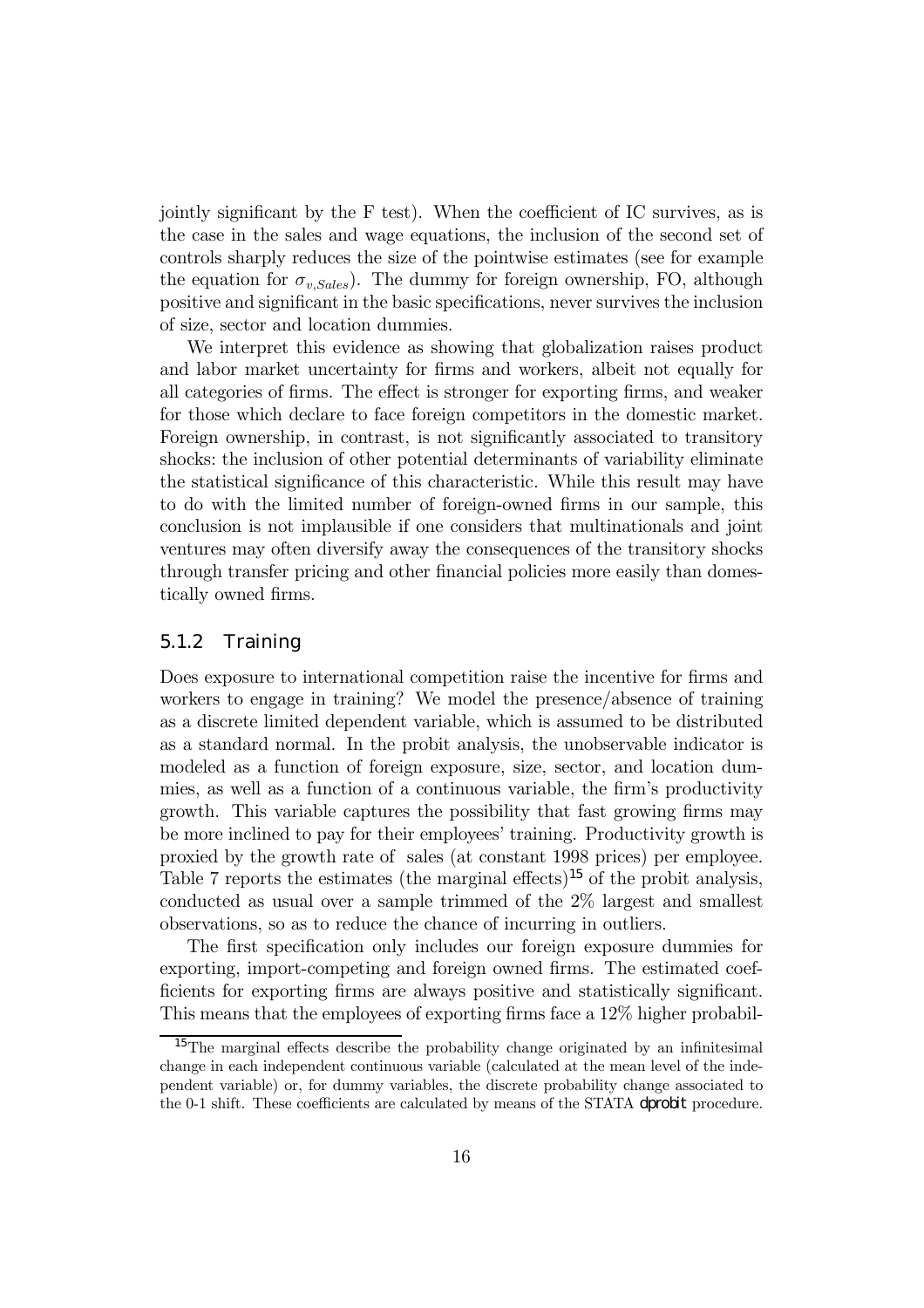ity of being involved in training programs than the employees of an average protected and domestically owned firm. This probability rises to more than 50% for the employees of foreign owned firms. These results are robust to the inclusion of size, sector and location dummies. As shown in the third row of Table 7, the best fitting equation, in terms of pseudo R-squared, is obtained including all controls, except for productivity growth (whose inclusion is absolutely immaterial in all cases). Here the coefficients for E stay unchanged both in significance and size, and the coefficient for FO, albeit smaller, remains statistically different from zero. The coefficient of the IC dummy is instead no longer significant after conditioning on the other dummies.

We interpret these results as evidence that, possibly as the result of the larger uncertainty associated to international competition, employees of exporting and foreign owned firms are more likely to be engaged in training and skill upgrading programs. This result, however, does not extend to domestic import competitors, which presumably cannot afford such programs.

#### 5.1.3 Promotions

Do employees of globalized firms enjoy more rapid careers? To answer this question, we look at promotion rates. We model the occurrence of a promotion as discrete limited dependent variable whose probability distribution is assumed to be a standard normal (i.e. a probit). The binary indicator is again modeled as a function on foreign exposure, size, sector, and location dummies. The results are shown in Table 8. The probability of a promotion within a year is 2.7% higher for E-firms employees than for the other workers.<sup>16</sup> This finding survives the inclusion of a control for productivity growth (see row 2), which is statistically significant with a coefficient of about 0.02, as well as the inclusion of the location dummies, the only statistically significant dummies (see row 3). While the E coefficient slightly falls in magnitude (from .027 to .022) with the inclusion of the location dummies, it is still precisely estimated at conventional confidence levels. In contrast, the coefficients of import competing and foreign owned firms are not statistically significant, with or without additional controls.

### 5.2 Non-parametric Estimates

The fact that some of our proxies for exposure to international competition in the product and capital market occasionally become insignificant when

<sup>&</sup>lt;sup>16</sup>Note that, in all regressions, promotions are not measured in percentage points, while the summary statistics on promotions presented in Table 5 (column 3) are in percentage points.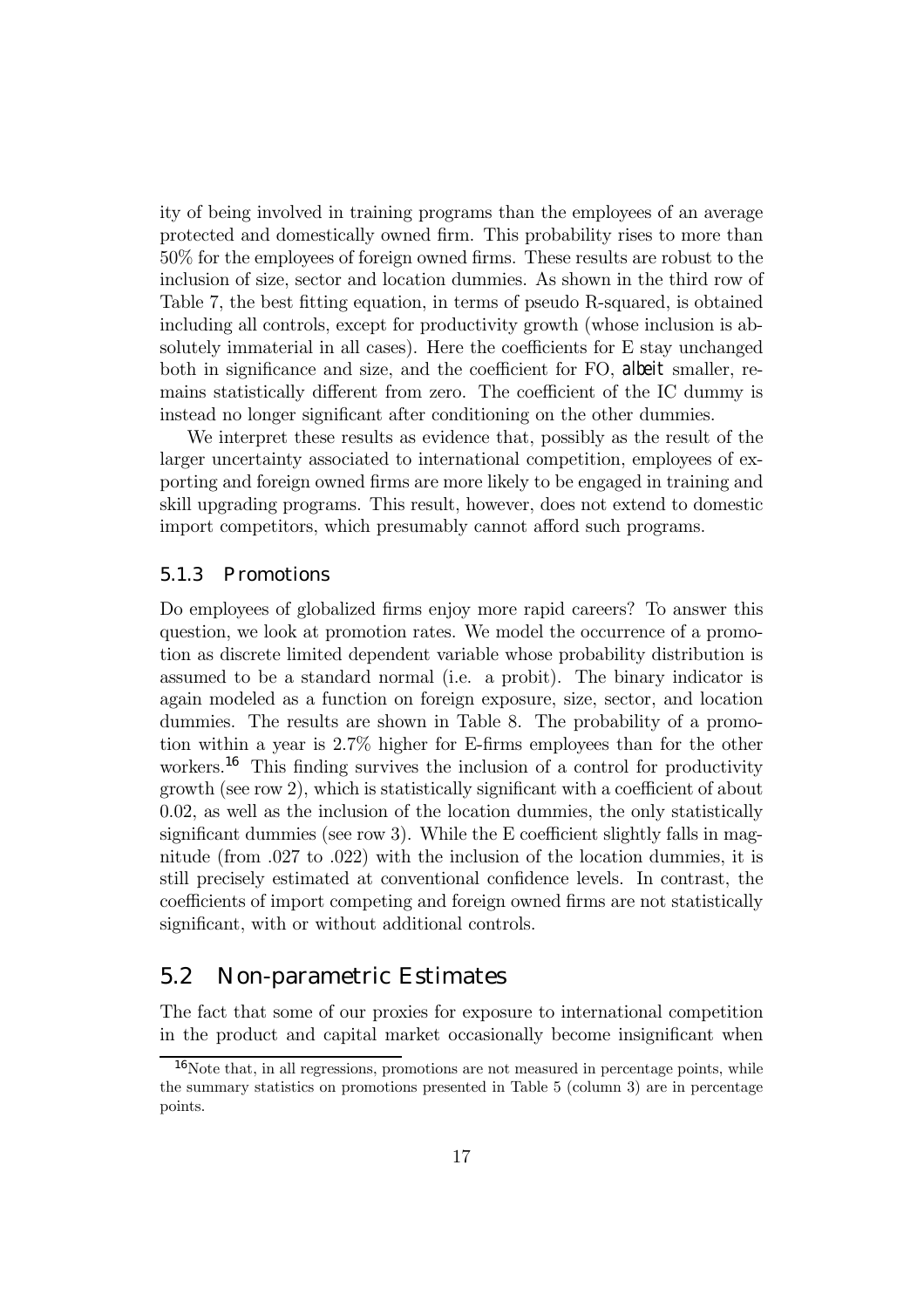dummies for sector and location are included, suggests the possibility of an endogeneity bias. A particular location/sector may be associated with lower transport cost or higher export subsidy, thus making exports more profitable.

In order for the OLS and probit estimates to be unbiased two conditions must be satisfied: recursivity and linearity in coefficients. Recursivity requires the residuals in the foreign exposure equation be uncorrelated with those of the training and promotion equations. The remedy is instrumental variable, but our data set, with its limited time dimension, does not contain reliable instruments. Linearity is also a potentially restrictive assumption. Suppose for example that exporting firms are systematically located in some sectors (e.g. textiles) and localities (e.g. Chennai). This introduces a nonlinearity, which, if important, would make OLS estimates severely biased. A possible remedy to both problems is to resort to non-parametric techniques, which do not make specific assumptions about functional form, and also address the problem of simultaneity. Non-parametric methods have been used in the medical sciences at least since the 1970s. Labor economists (see e.g. Heckman, Ichimura and Todd (1997)) have used such tools to evaluate labor market and educational programs. More recently, Persson, Tabellini and Trebbi (2000) and Persson and Tabellini (2002, ch.5) have applied them to political economics issues (we refer to their papers for a "practical" discussion of such techniques).

#### 5.2.1 Methodology

We implement matching methods in our framework using the procedure developed by Becker and Ichino (2002, freely downloadable at their home pages) as follows. First, we estimate each firmís probability of being an exporter rather than a protected firm (the so called propensity score). This is done running a probit model on our set of explanatory variables  $X$  that includes sector and location dummies. This stage allows us to reduce the initial multidimensional differences between firms to a single number, say the probability of being an exporter. Based on the calculated propensity scores, we split the sample into five groups (or strata). Within each group, we match the closest twins, i.e. the exporting firms with the most similar propensity scores, and calculate the differences between the respective variable of interest (variability, training, promotion). We repeat this procedure for all the twins in each group (with the non-closest twins excluded from the analysis). Finally, we calculate the average difference within each group, as well as a group-weighted sample-wide average difference between exporters and protected firms. This gives an estimate of the differential effect of export activity with respect to protection on, say, the probability of training. By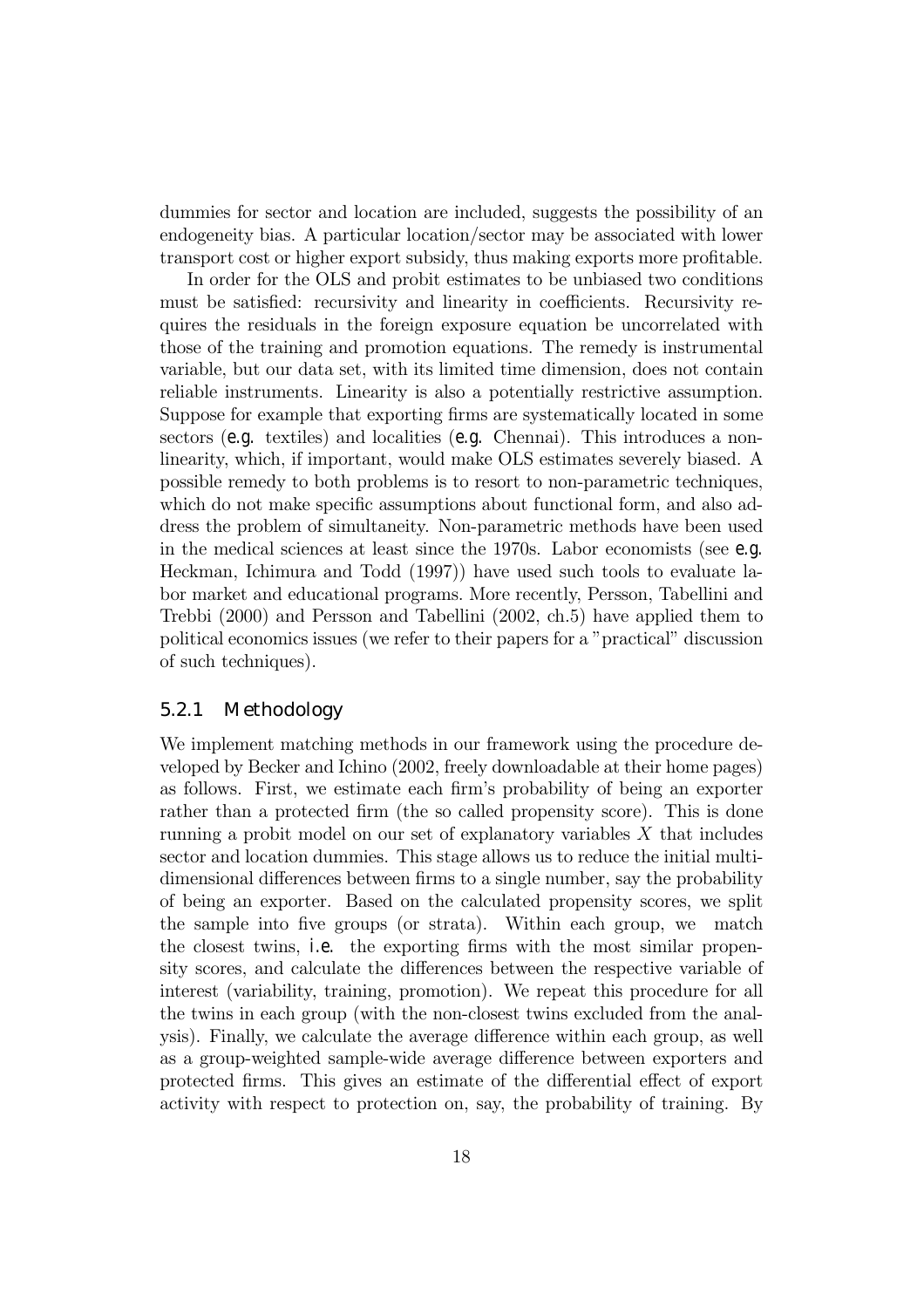selecting the most similar pairs, this technique (called "neighbor matching") methodî) attempts at isolating the average effect of the variable of interest ("the treatment", in the medical jargon, here the measures of foreign exposure) on the endogenous variable ("the treated", here respectively variability, training and promotions).

A 'balancing test' checks that the propensity scores are correctly identified, namely that the means of the explanatory variables (sector, locality) of the exporting and protected firms belonging to each group do not differ significantly. If the test is rejected, then firm pairs differ significantly even within groups, suggesting that partition is probably too coarse and needs to be refined. Finally, note that the explanatory variables should not explain the exporter/protected status "too well". If they do, this may be due to the fact that some groups only contain one category, say exporters, which would make matching unfeasible. In contrast, the omission of potentially relevant explanatory variable does not invalidate our results, as long as the omitted variables affect the two categories of firms equally. For these reasons we opt for a slightly parsimonious specification that only include sector and location dummies. The same procedure is applied for comparing import-competing to protected firms.

#### 5.2.2 Results for Variability, Training and Promotions

We calculate propensity scores for exporting versus protected firms, and for import-competing versus protected firms. The same exercise could not be run for foreign and domestically owned firms, due to limited number of foreign owned firms present in our sample.

The conventional t-statistics for the equality of the propensity scores of exporters and protected firms (respectively, import-competitors and protected) indicate that the balancing property is satisfied in each group. As briefly discussed previously, this means that sector and location dummies do a good job in selecting pairs of firms that can be potentially matched. This enables us to move to the second step and proceed with the neighbor matching method. Table 9, first column, shows the average effects of the different "treatments" (E , IC) on goods and labor market outcomes. Looking at the variability results first, the exporter status significantly raises the transitory variability of wages, employment, sales and profits. The import competitor status is associated to larger transitory variability of wages, sales, profits. Compared to parametric estimates, the newly estimated coefficients show the same sign and, when significantly different from zero, similar orders of magnitude.

The average effects of our "treatments" on training and promotions are reported in the bottom part of Table 9. The E status significantly raises the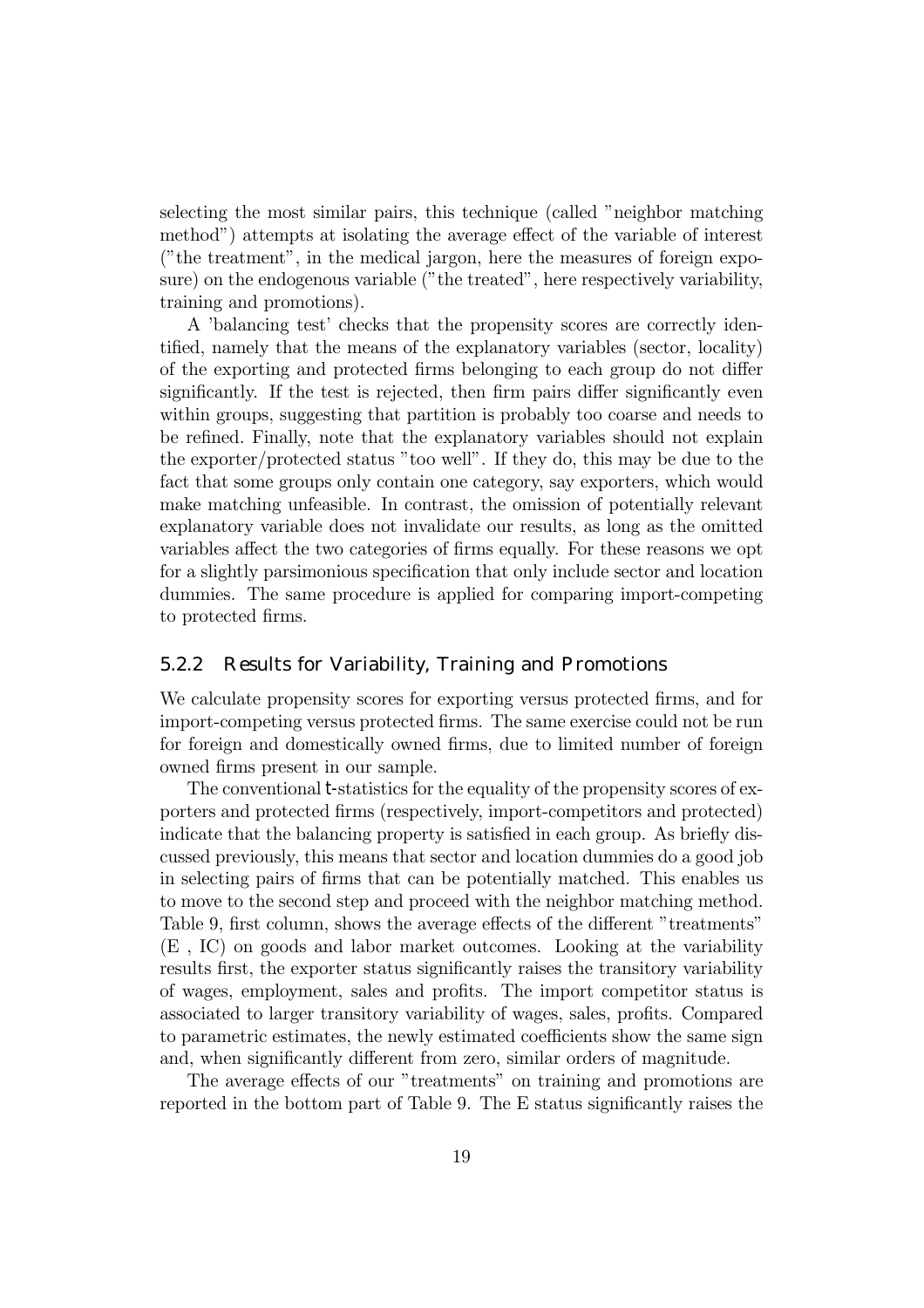probability of promotions (by 2.5%), but not that of training. The former result is quite consistent as to size and significance with the result found using parametric estimates, while the latter result is at variance with it. This may have to do with the changing sample size, which shrinks by about one hundred observations in the non-parametric case compared to the parametric case (falling from 402 to 306). The non-parametric estimates also show that the IC status is associated to a positive effect  $(+12\%)$  on the probability for a firm to engage in a training program. As reported in Table 9, this effect was not precisely estimated in the correspondent parametric case. The matching estimated coefficient of IC in promotions is not statistically different from zero, similarly to the parametric case.

We conclude that matching estimators are quite successful in capturing the effects of foreign exposure on training and promotions. The promotions results are virtually identical to those of the parametric estimation methods. The training results assign either to IC (non-parametric) or E (parametric) the most significant effects.

#### 5.2.3 Brief Summary of the Econometric Results

In summary, our econometric results show that globalization is significantly associated to higher variability of product and labor market outcomes, with exporters suffering from uncertainty more than import competitors (the bad side of international integration). In addition, workers in foreign-owned, import-competing and exporting firms are found to be more likely to be involved in training programs, with employees of exporting firms also enjoying more rapid careers (the good side of globalization).

Altogether, parametric and non-parametric estimation methods tend to produce remarkably consistent results. Hence, our findings do not suffer from the endogeneity bias nor they are particularly sensitive to the assumptions of functional forms, although those for import competitors seem slightly less robust to changes of specifications.

## 6 Conclusions

In this paper we have reached three main conclusions. First, we find no evidence that the absolute and relative wages differ significantly between globalized and non-globalized firms. However, we find that globalized firms are systematically exposed to higher uncertainty, over employment, sales, profits and prices. Finally, we find that globalization brings benefits in addition to costs. Employees of import-competing, exporting and foreign-owned firms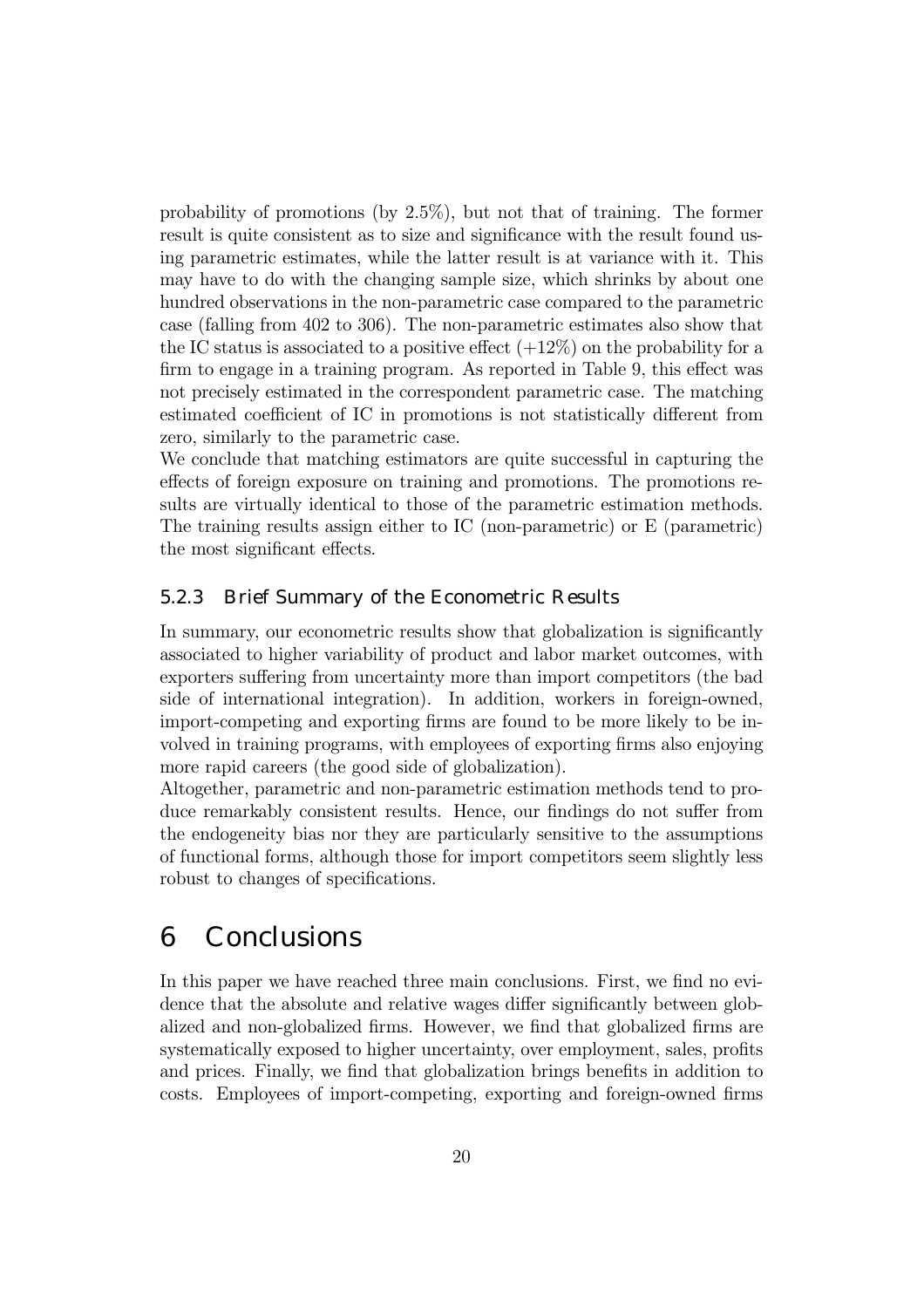benefit from more involvement in training programs; employees of exporting firms also benefit from more rapid careers. This evidence survives inclusion of different control variables, as well as different estimation techniques.

These results are consistent with the simple model sketched in Section 2. If workers have limited access to credit markets, when facing higher real income uncertainty they will invest in training, effort and productivity in order self insure and raise the probability of a promotion. Clearly, other plausible explanations may be possible. Firms, facing more competition from abroad, may wish to invest more in training and human capital, in order to innovate and differentiate their products, and save profit margins /market shares. Yet this alternative explanation does not explain why globalization does not have an effect on the skill premium, something successfully confronted with by our efficiency-wage model.

Clearly, our conclusions apply to a limited sample of Indian firms. Do they extend to other countries? We do not know yet. If they do, however, a tentative policy implication might follow. Our results can be interpreted as saying that domestic workers and firms, when confronted with globalization, are not necessarily powerless, even when their access to the capital market is limited. Globalization raises insecurity, but also seems to provide workers and firms with better incentives and more opportunities. This suggests that Government-funded safety nets programs, often run in parallel to trade liberalization policies (see Rodrik (1998)), should complement, and not substitute private sector response. This may occur, for example, by making income support schemes conditional on firms and workers' revealed willingness to train and adapt themselves to the changing external environment. Future work will shed light on these policy-oriented issues.

## 7 References

Becker, S. and A. Ichino (2002), Estimation of average treatment effects based on propensity scores, the Stata Journal, 2, 358-377

Besley, T. and R.Burgess (2002), Can Labor Regulation Hinder Economic Performance? Evidence from India, CEPR Discussion Paper #3260, March

Bajpai, N. (2002), A decade of economic reform in India: the unfinished agenda, Harvard Institute for International Development, mimeo

Bajpai N., Sachs J.D. and A. Ramiah (2002). "Understanding Regional Economic Growth in Indiaî, Working Paper No. 88, Harvard Institute for International Development, Harvard University

Bernard, A., Jensen, J.B., (1997) Exporters, skill upgrading, and the wage gap, Journal of International Economics, 42, 3-31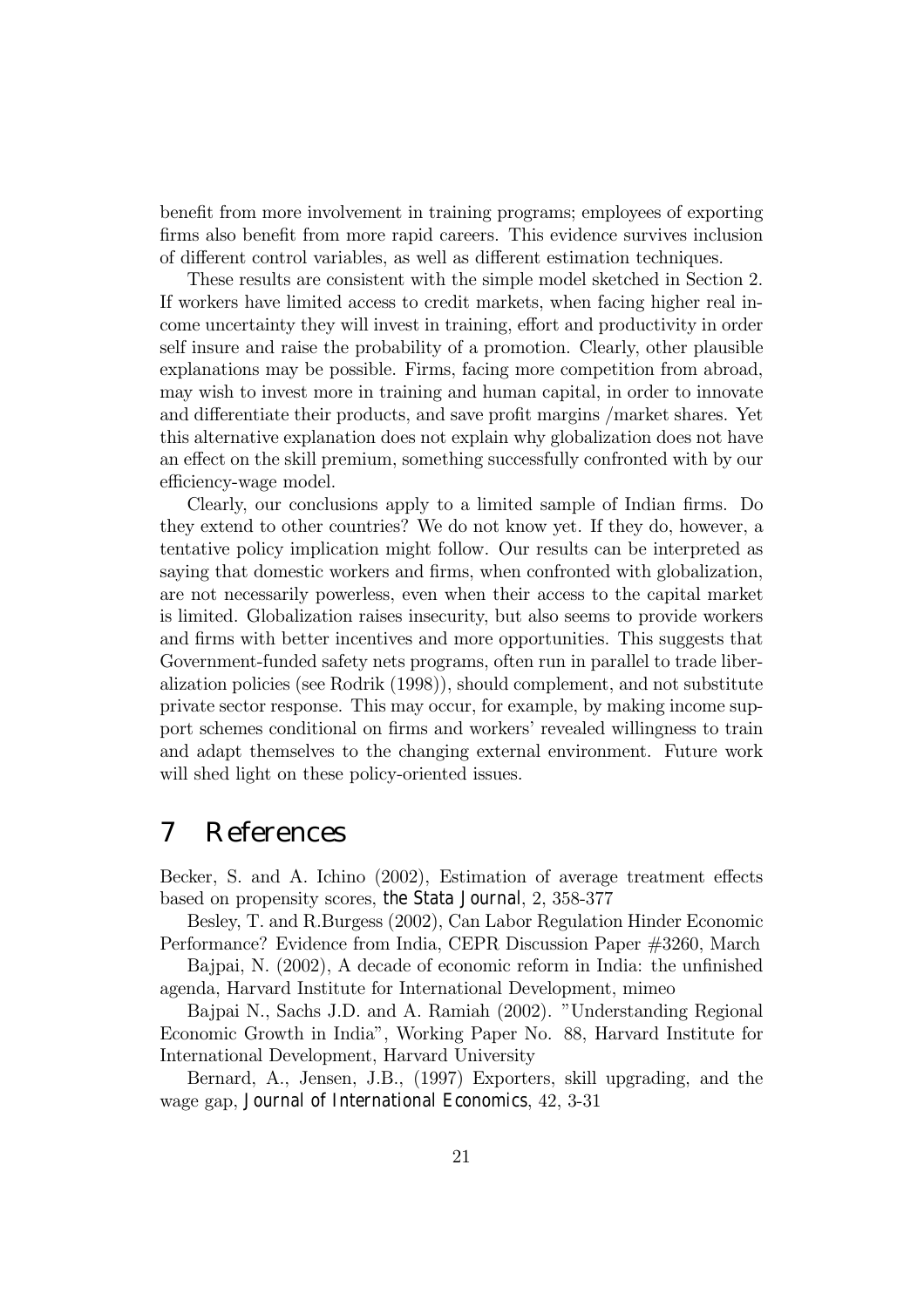Bernard, A., Jensen, J.B., (1999). Exceptional exporter performance: cause, effect or both?, Journal of International Economics, 47, 1-25.

Epifani, Paolo (2003), Trade Liberalization, Firm Performance and Labour Market Outcomes in the Developing World: What Can We Learn from Micro-Level Data?, World Bank, Research Working Paper 3067, May

Gottschalk, P. and R.Moffitt, (1994), The Growth of Earnings Instability in the US Labor Market, Brookings Papers on Economic Activity, pp. 217- 272

International Monetary Fund (2001), India: Recent Economic Development (2000-2001), Washington D.C.

Manasse P. and A.Turrini (2002)"Trade, Wages and Superstars", Journal of International Economics, 54(1),97-118

Ministry of Finance of India (1999a), External Sector (1998-1999), Government of India, New Delhi

Ministry of Finance of India (1999b), Industrial Policy and Development (1998-1999), Government of India, New Delhi

Persson, T. and G. Tabellini (2002), Economic Policy in Representative Democracies, Ch.5, IGIER, mimeo, May

Persson, T., G. Tabellini and F.Trebbi (2000), Electoral Rules and Corruption, IGIER Working Paper 182, November

Rodrik, D. (1997), Has Globalization Gone Too Far? Washington DC: Institute for International Economics

Rodrik, D. (1998), "Why do more open economies have bigger governments?", Journal of Political Economy, pp. 997-1032

Suits, D.B. (1984), "Dummy Variables: Mechanics v. Interpretation", The Review of Economics and Statistics, 1984, vol. 66 (1) pp. 177-180

Wood, A. (1994), "How Trade Hurt Unskilled Workers", Journal of Economic Perspectives, Summer, pp. 57-80.

Wood, A. (1998), Globalisation and the Rise in Labor Market Inequalities, Economic Journal, 1463-1482

World Bank (2000), India: Comprehensive Development Review (1998- 1999)

World Trade Organization (1998), India: April 1998: Trade Policy Review, New York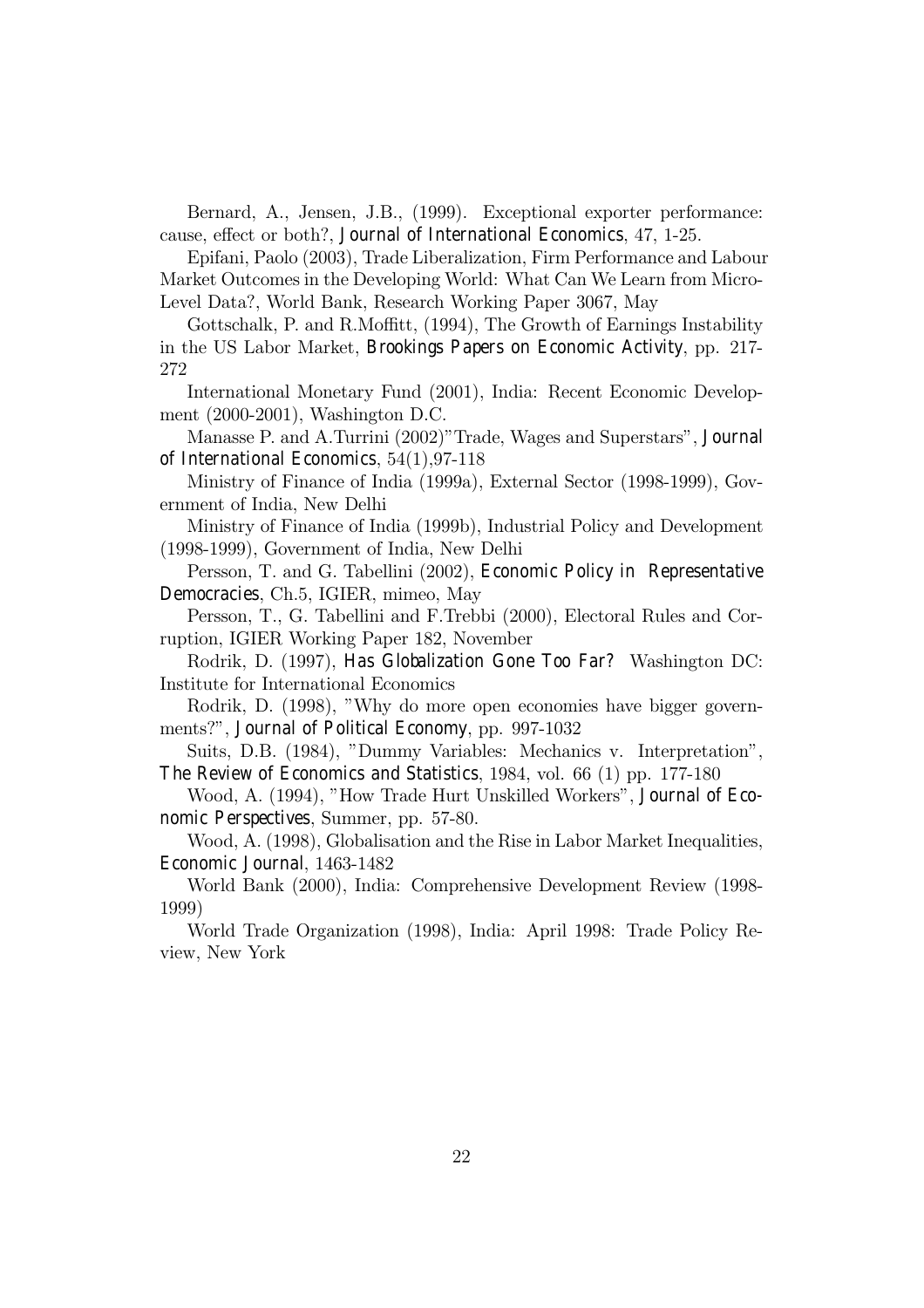|                                         | <b>Garments</b> | <b>Textiles</b> | Drugs &<br>Pharmaceutic. | Electronic<br><b>Consumer</b><br>Goods | <b>Electrical</b><br><b>White Goods</b> |
|-----------------------------------------|-----------------|-----------------|--------------------------|----------------------------------------|-----------------------------------------|
| <b>All categories</b><br>(555)          | 178             | 179             | 142                      | 44                                     | 32                                      |
| <b>E</b> (Exporters)<br>(209)           | 102             | 63              | 36                       | $\overline{2}$                         | 6                                       |
| <b>IC</b> (Import-competitors)<br>(150) | 28              | 36              | 49                       | 20                                     | 17                                      |
| P (Protected)<br>(196)                  | 48              | 60              | 57                       | 22                                     | 9                                       |
| FO (Foreign Owned)<br>(22)              | 3               | 13              | 18                       | $\overline{2}$                         | $\overline{2}$                          |
| <b>DO (Domestically Owned)</b><br>(511) | 240             | 232             | 220                      | 62                                     | 71                                      |

## **Table 1.** *Firm breakdown by foreign exposure and sector*

*Number of Firms Operating in Each Sector* 

Notes: *Exporters* (E) refer to firms whose (total exports) / (total sales) > 30%. *Import Competiors* indicates firms declaring to have foreign competitors in the domestic market. *Protected* refers to firms which are neither E nor IC. *Foreign Owned (FO)* refers to firms with at least 4% of foreign capital. *Domestic Owned* refers to firms which are not FO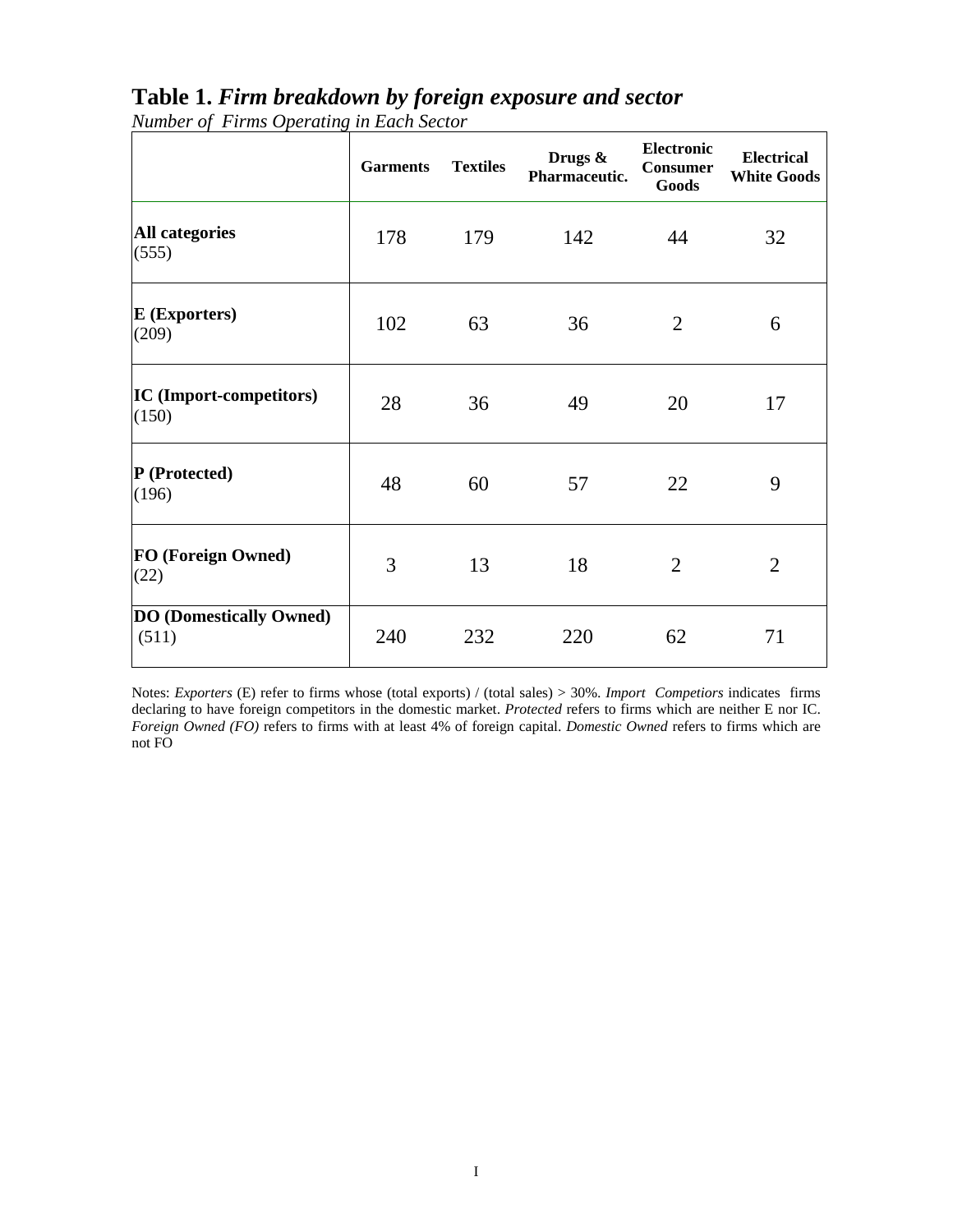|                               | 3                 | E   | IC  | ${\bf P}$ |
|-------------------------------|-------------------|-----|-----|-----------|
| <b>Location</b>               | <b>Categories</b> |     |     |           |
| Mumbai (Maharashrtra)         | 127               | 32  | 60  | 35        |
| Delhi (Haryana)               | 141               | 42  | 36  | 63        |
| Chennai (Tamil Nadu)          | 109               | 71  | 11  | 27        |
| <b>Ahmedabad</b> (Gujarat)    | 22                | 7   | 5   | 10        |
| <b>Calcutta</b> (West Bengal) | 29                | 5   | 8   | 16        |
| <b>Bangalore</b> (Karnataka)  | 34                | 13  | 15  | 6         |
| Hyderabad (Andhra Pradesh)    | 36                | 21  | 6   | 9         |
| <b>Kanpur</b> (Uttar Pradesh) | 26                | 4   | 2   | 20        |
| <b>Chandigarh</b> (Punjab)    | 13                | 6   | 4   | 3         |
| <b>Pune</b> (Maharashtra)     | 8                 | 1   | 2   | 5         |
| Cochin (Kerala)               | 10                |     |     | 2         |
| <b>All localities</b>         | 555               | 209 | 150 | 196       |

#### **Table 2***. Firm breakdown by foreign exposure and location*  # Firms Operating in Each Locality (States in parentheses)

II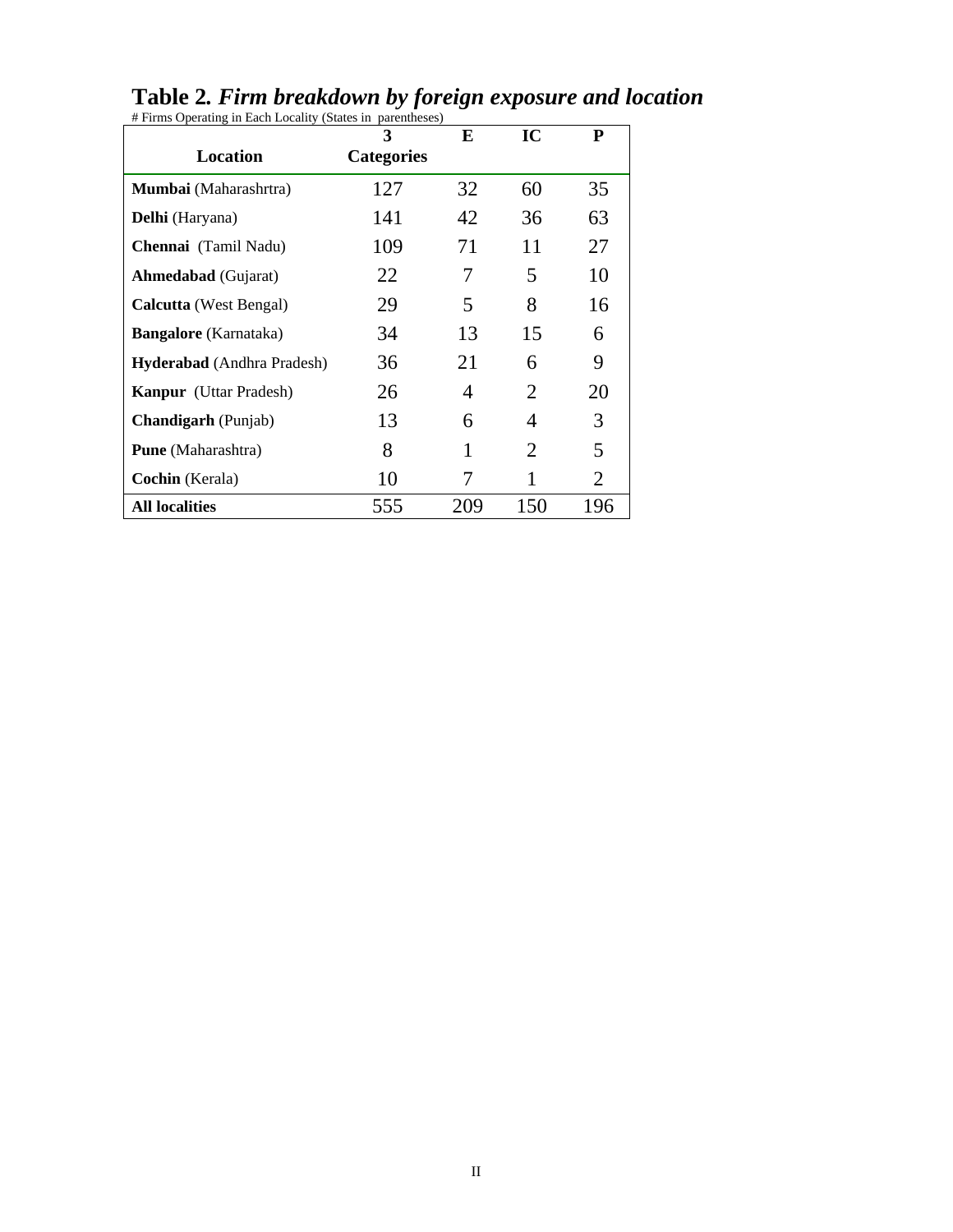### **Table 3.** *Employment and wages*

*Means for Selected Variables*

| <b>Sample</b>                                           |                                      |        |                                                                                                     |         |        |
|---------------------------------------------------------|--------------------------------------|--------|-----------------------------------------------------------------------------------------------------|---------|--------|
|                                                         | $\mathbf{W}_{\scriptscriptstyle{B}}$ |        | $\mathbf{W}_{W}$ $\mathbf{W}_{W}/\mathbf{W}_{B}$ $\mathbf{L}_{W}/\mathbf{L}_{B}$ $\mathbf{L}_{TOT}$ |         |        |
| 3 Categories (555)                                      | .038                                 | .18    | 7.7                                                                                                 | .33     | 220    |
|                                                         | (239)                                | (239)  | (239)                                                                                               | (239)   | (216)  |
| E(209)                                                  | .035                                 | .19    | 8.4                                                                                                 | .34     | 293    |
|                                                         | (115)                                | (115)  | (115)                                                                                               | (115)   | (103)  |
| IC $(150)$                                              | .041                                 | .15    | 7.17                                                                                                | .35     | 276    |
|                                                         | (50)                                 | (50)   | (50)                                                                                                | (50)    | (43)   |
| P(196)                                                  | .046                                 | .18    | 7.09                                                                                                | .30     | 166    |
|                                                         | (74)                                 | (74)   | (74)                                                                                                | (74)    | (71)   |
| FO(22)                                                  | .03                                  | .07    | 4.09                                                                                                | .35     | 553    |
|                                                         | (11)                                 | (11)   | (11)                                                                                                | (21)    | (34)   |
| DO(533)                                                 | .04                                  | .19    | 8.30                                                                                                | $.32\,$ | 165    |
|                                                         | (218)                                | (218)  | (224)                                                                                               | (455)   | (466)  |
| <b>P-values for Mean Equality</b><br>Test:<br>P vs. E   | .73                                  | .96    | .62                                                                                                 | .44     | .30    |
| <b>P-values for Mean Equality</b><br>Test:<br>P vs. IC  | .88                                  | .71    | .96                                                                                                 | .49     | .22    |
| <b>P-values for Mean Equality</b><br>Test:<br>FO vs. DO | .44                                  | $.01*$ | $.02*$                                                                                              | .45     | $.03*$ |

**Notes** 

The asterisk (\*) indicates that the means calculated for the two groups of firms are significantly different, at a 5% confidence level.

 $W_W$  = average hourly wages of White Collars (W);  $W_B$  = average hourly wages of Blue Collars (B). In thousands rupees.

Blue Collars  $(L_B)$  = Unskilled Production Workers + Skilled Production and Non-Production Workers

White Collars  $(L_W)$  = Managers + Professionals.

The means reported above are computed by trimming right-end tails so as to leave out 2% of the cumulative distribution of each variable. By following this method, the following observations have been left out of the sample:  $W_B > 7$ ,  $W_W > 20$ , L $> 5000$ .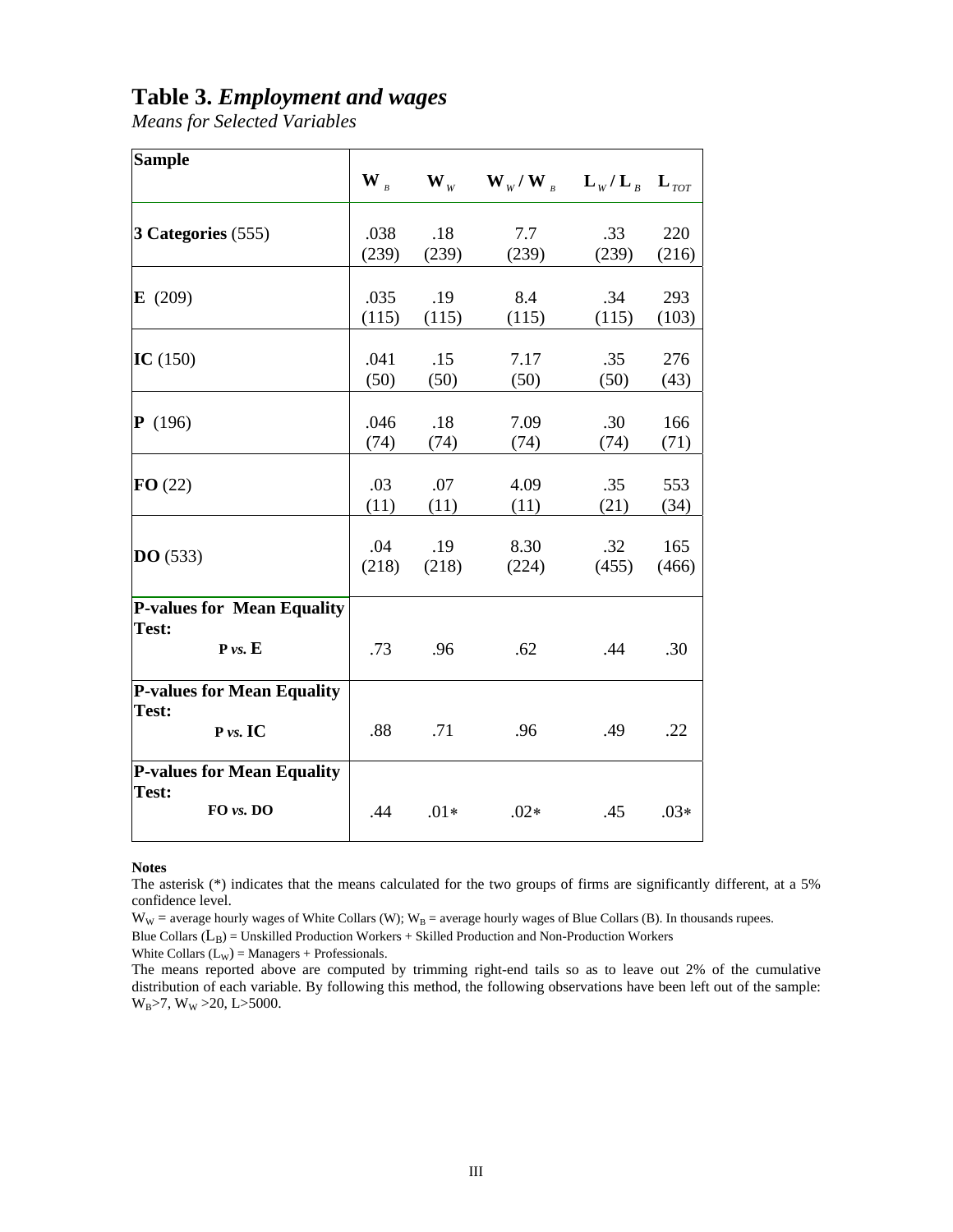## **Table 4:** *The transitory variance of wages, employment, prices, sales and net profits*

*Variance decomposition for Selected Variables* 

|               |       |                       | <b>Wages Employ</b><br>ment | <b>Prices</b>         | <b>Sales</b>                | <b>Net</b><br><b>Profits</b> |
|---------------|-------|-----------------------|-----------------------------|-----------------------|-----------------------------|------------------------------|
| <b>Sample</b> |       | $\sigma_v^2/\sigma^2$ | $\sigma_v^2/\sigma^2$       | $\sigma_v^2/\sigma^2$ | $\sigma_{\rm u}^2/\sigma^2$ | $\sigma_v^2/\sigma^2$        |
| 3 Categories  | (555) | .07<br>(400)          | .006<br>(527)               | .009<br>(495)         | .02<br>(532)                | .16<br>(481)                 |
| E             | (209) | .14<br>(156)          | .009<br>(195)               | .01<br>(186)          | .03<br>(201)                | .17<br>(176)                 |
| IC            | (150) | .04<br>(106)          | .005<br>(140)               | .01<br>(133)          | .02<br>(137)                | .14<br>(127)                 |
| ${\bf P}$     | (196) | .08<br>(138)          | .002<br>(192)               | .002<br>(176)         | .009<br>(194)               | .17<br>(178)                 |

#### **Notes**

The figures in **Table 4** refer to average values.  $\sigma_v^2$  is the temporary component of the total variance  $\sigma^2$ . "Prices" refers to the average prices for the period 1998-99. "Wages" refers to the average nominal wage paid in the period 1997-99. "Sales" refers to the average sales for the period 1997-99. "Profits" refers to the average net profits for the period 1997-99. Data computed after 2% trimming of right-end tails. The numbers in brackets are the observations employed to compute the variable means.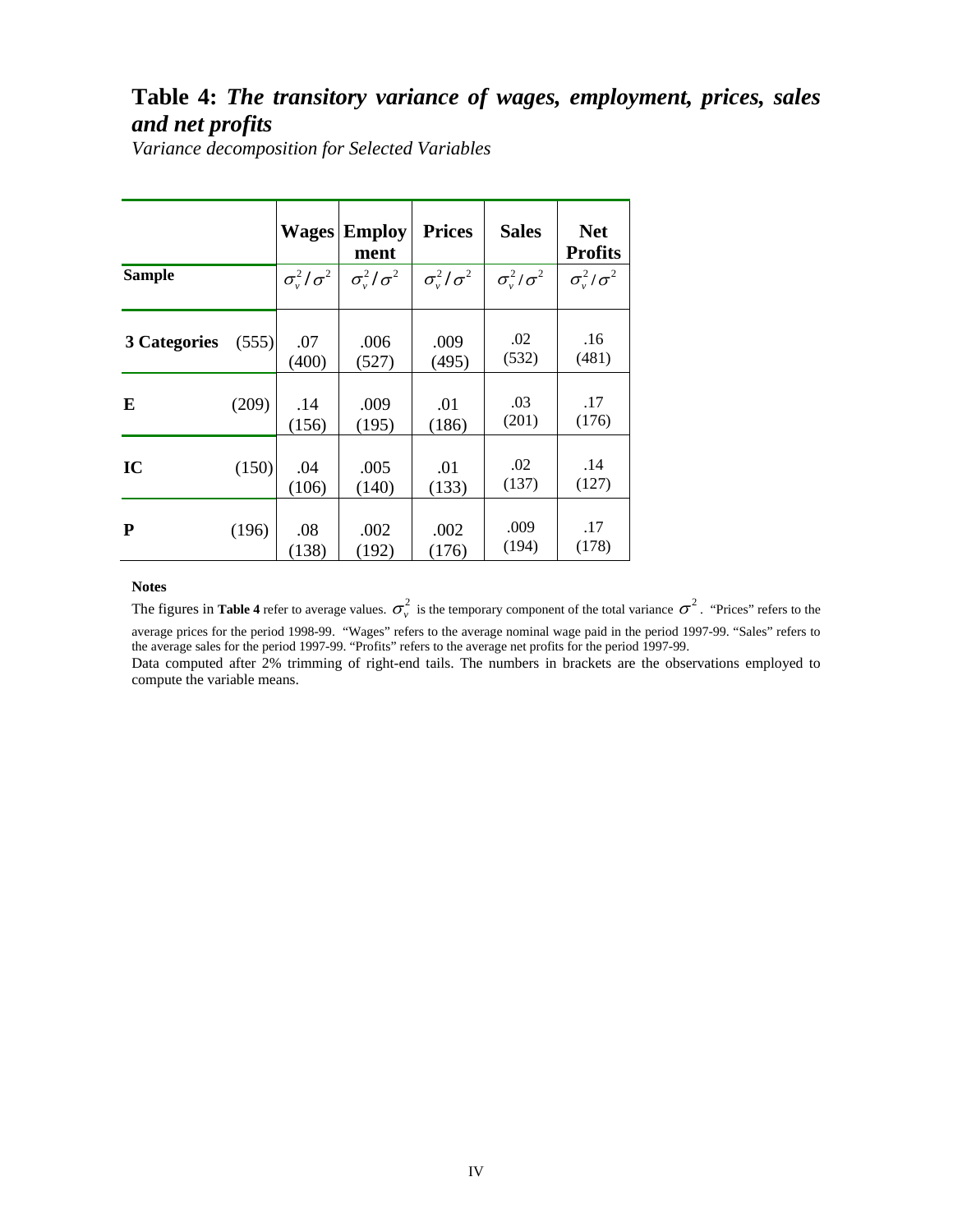## **Table 5:** *Training and promotions*

*Means for Selected Variables* 

| <b>Sample</b>                           | <b>Training</b><br>$\frac{6}{6}$ points) | <b>Trainees/Employees</b><br>$\frac{6}{6}$ points) | <b>Promotions</b><br>$(\%$ points) |
|-----------------------------------------|------------------------------------------|----------------------------------------------------|------------------------------------|
| (555)<br><b>3 Categories</b>            | 28                                       | 35                                                 | 2.0                                |
|                                         | (549)                                    | (130)                                              | (359)                              |
| E<br>(209)                              | 31                                       | 21                                                 | 4.0                                |
|                                         | (207)                                    | (54)                                               | (122)                              |
| IC<br>(150)                             | 36                                       | 64                                                 | 1.4                                |
|                                         | (150)                                    | (42)                                               | (102)                              |
| ${\bf P}$<br>(196)                      | 19                                       | 23                                                 | 1.7                                |
|                                         | (192)                                    | (34)                                               | (135)                              |
| <b>Foreign owned</b><br>(22)            | 77                                       | 33                                                 | 2.0                                |
|                                         | (22)                                     | (21)                                               | (19)                               |
| Domestically owned (511)                | 26                                       | 28                                                 | 2.0                                |
|                                         | (506)                                    | (105)                                              | (510)                              |
| <b>P-values for mean equality tests</b> |                                          |                                                    |                                    |
| $P$ vs. $E$                             | $.005*$                                  | .65                                                | $.01 *$                            |
| P vs. IC                                | $.0007 *$                                | .07                                                | .57                                |
| <b>Foreign vs. domestically</b>         | $.0001 *$                                | .53                                                | .78                                |
| owned                                   |                                          |                                                    |                                    |

#### **Notes**

(∗) indicates that means calculated on the 2 groups of firms are significantly different, at a 5% confidence level *% Total training* is the percentage of firms that takes advantage of in-house or external training programs.

*Trainees/Employees* is the ratio between the number of employees involved in a training program in a given firm and its total number of employees.

*Promotions* is the percentage of workers that moved to higher working positions during 1999.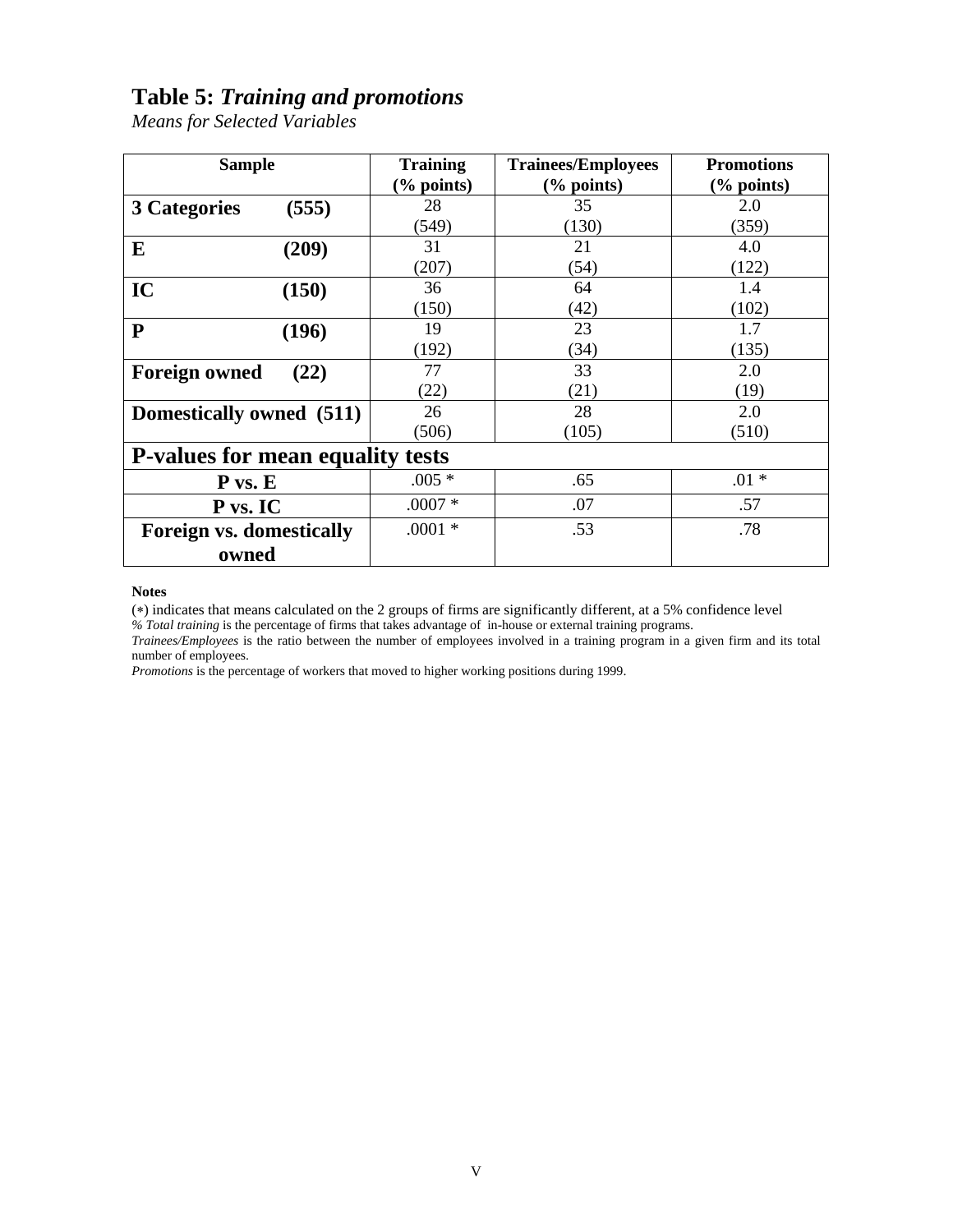| <b>Dependent</b>                  | E dummy              | IC dummy             | FO dummy              | Size + sector  | Locality       | <b>Number</b> |
|-----------------------------------|----------------------|----------------------|-----------------------|----------------|----------------|---------------|
| <b>Variable</b>                   |                      |                      |                       | dummies        | dummy          | of Obs.       |
|                                   | $2.53***$            | $1.69***$            | $2.84*$               | N <sub>o</sub> | N <sub>o</sub> | 437           |
|                                   | $\frac{(.72)}{2.27}$ | (.79)                | (1.59)                |                |                |               |
| $\sigma^2_{\nu, \text{ Prices}}$  |                      | .28                  | 2.03                  | Yes            | N <sub>o</sub> | 398           |
|                                   | $\frac{(.81)}{1.80}$ | (.83)                | (1.64)                |                |                |               |
|                                   |                      | .66                  | 1.31                  | Yes            | Yes            | 398           |
|                                   | (.85)                | $\frac{(.87)}{1.03}$ | (1.68)                |                |                |               |
|                                   | $.63*$               |                      | $1.\overline{31}^{*}$ | No             | N <sub>o</sub> | 326           |
|                                   | (.37)                | $\frac{(.41)}{.82}$  | (.73)                 |                |                |               |
|                                   | .31                  |                      | 1.09                  | Yes            | N <sub>o</sub> | 326           |
| $\sigma^2_{\nu, Wages}$           | (.40)                | $\frac{(.42)}{.74}$  | (.75)                 |                |                |               |
|                                   | .50                  |                      | .80                   | N <sub>o</sub> | Yes            | 326           |
|                                   | (.38)                | $\frac{(.42)}{.80}$  | (.75)                 |                |                |               |
|                                   | $1.94***$            |                      | $2.22***$             | N <sub>o</sub> | N <sub>o</sub> | 304           |
|                                   | $\frac{(.38)}{.66}$  | (.42)                | (.76)                 |                |                |               |
|                                   |                      | $-.13$               | .73                   | Yes            | N <sub>o</sub> | 303           |
| $\sigma_{\nu, \text{ Empl'nt}}^2$ | (.27)                | (.39)                | (.53)                 |                |                |               |
|                                   | $.50^*$              | $-.12$               | .61                   | Yes            | Yes            | 303           |
|                                   | $\frac{(.28)}{3.47}$ | $\frac{(.30)}{1.83}$ | $\frac{(.54)}{3.55}$  |                |                |               |
|                                   |                      |                      |                       | N <sub>o</sub> | N <sub>o</sub> | 506           |
|                                   | $\frac{(.42)}{1.70}$ | $\frac{(.46)}{.73}$  | (.89)                 |                |                |               |
|                                   |                      |                      | 1.01                  | Yes            | N <sub>o</sub> | 467           |
| $\sigma_{\nu, \text{Sales}}^2$    | (.37)                | $\frac{(.38)}{.67}$  | (.73)                 |                |                |               |
|                                   | $1.56^{*}$           |                      | .66                   | Yes            | Yes            | 467           |
|                                   | $\frac{(.38)}{3.68}$ | $\frac{(.39)}{2.21}$ | (.73)                 |                |                |               |
|                                   |                      |                      | $3.08***$             | N <sub>o</sub> | N <sub>o</sub> | 464           |
|                                   | $\frac{(.50)}{1.60}$ | (.54)                | (1.07)                |                |                |               |
|                                   |                      | .70                  | .10                   | Yes            | N <sub>o</sub> | 431           |
| $\sigma_{\nu, \text{Profits}}^2$  | (.47)                | (.46)                | (.89)                 |                |                |               |
|                                   | $\overline{1.50}^*$  | .70                  | $-.24$                | Yes            | Yes            | 431           |
|                                   | (.49)                | (.48)                | (.90)                 |                |                |               |

## **Table 6:** *Dummy-variable regressions of the transitory components of the variances (in logs)*

#### **Notes**

The dependent variable, for each of the five equations, is the transitory component of the variances  $(\sigma_v^2)$  of, respectively, prices, nominal wages, employment, sales, net profits.

E, IC and P are dummies for the firm's foreign exposure status (E=exporter; IC=Import-competing firm; P=protected firm). Benchmark in each regression: the average firm in the P group of firms.

Size: three dummies. 'Small' is a dummy taking value  $=1$  if the total number of workers is less than 50. 'Medium' is a dummy taking value=1 if the total number of workers is greater than 50 and smaller than 200. 'Large' is a dummy taking value=1 if the total number of workers is > 200.

Sectors: five dummies for Garments, Textiles, Drugs & Pharmaceutical, Electronic Consumer Goods and Electric White Goods.

'Yes' and 'No' indicate inclusion or exclusion of the appropriate variable from the regression. Size and sector dummies are left out of the third wage regression, for statistically not significant. In the other regressions they always turn out significant and are thus kept in.

Standard errors in parentheses.

 $*, **** = coefficients$  significant at the 10%, 5%, 1% level of significance, respectively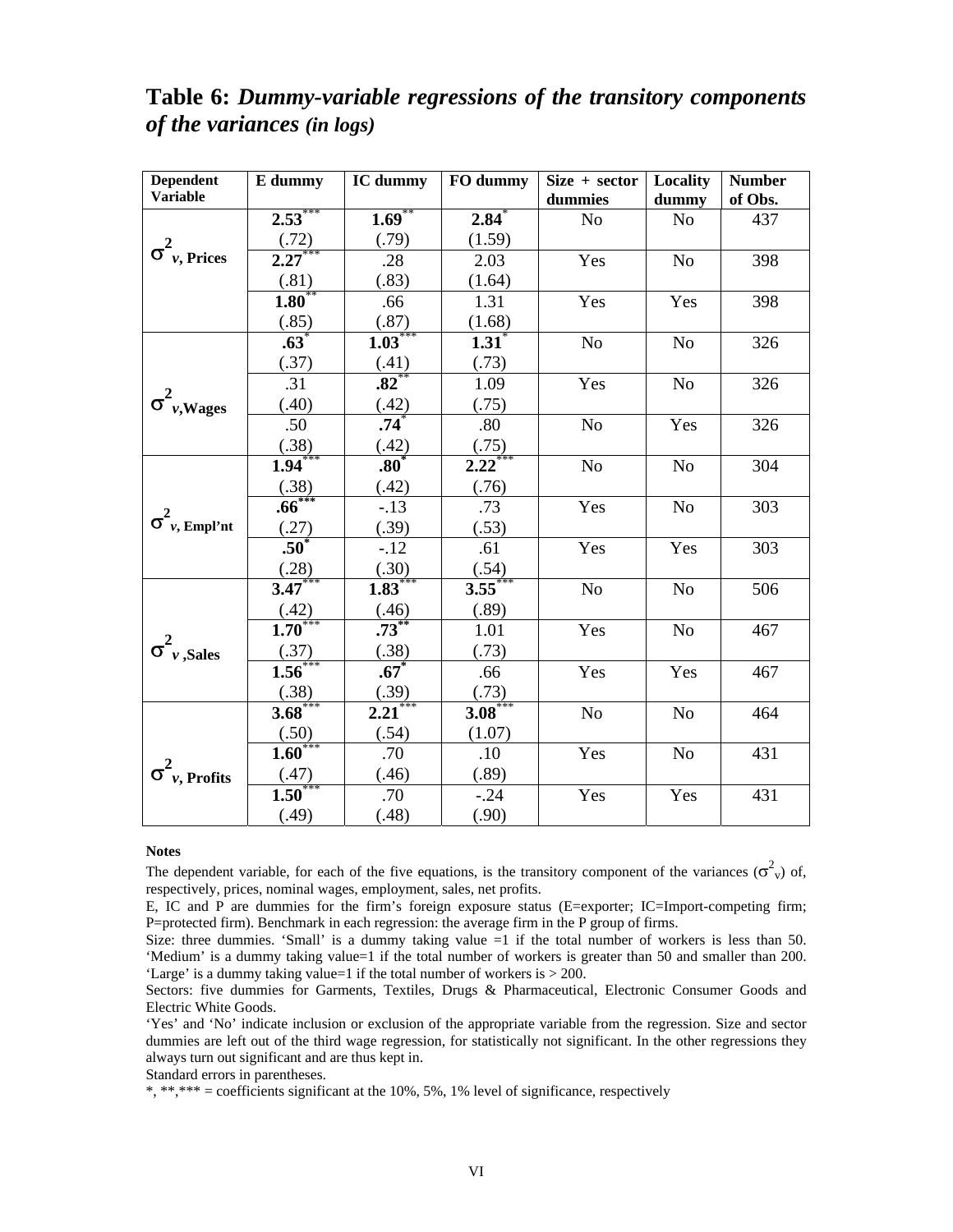| <b>Dependent</b> | <b>Estimation</b> | E                      | IC       | FO        | Productivity   | <b>Size</b>    | <b>Sector</b>  | Localitv       | Pseudo- $R^2$          | <b>Number</b> |
|------------------|-------------------|------------------------|----------|-----------|----------------|----------------|----------------|----------------|------------------------|---------------|
| variable         | methods           | dummy                  | dummv    | dummy     | growth         | dummies        | dummies        | dummies        | Or Adj. $\mathbf{R}^2$ | Obs.          |
| <b>Training</b>  | <b>Probit</b>     | $.127***$              | $.120**$ | $.539***$ | N <sub>0</sub> | No             | No             | No             | .059                   | 402           |
|                  |                   | 0.055                  | .062)    | (.115)    |                |                |                |                |                        |               |
| <b>Training</b>  | <b>Probit</b>     | $.130***$              | .123     | $.537***$ | .026           | N <sub>o</sub> | N <sub>o</sub> | N <sub>o</sub> | .060                   | 402           |
|                  |                   | .056)                  | .062)    | .115)     | .038)          |                |                |                |                        |               |
| <b>Training</b>  | <b>Probit</b>     | $\overline{.131}^{**}$ | .073     | $.377**$  | N <sub>o</sub> | Yes            | Yes            | Yes            | .289                   | 402           |
|                  |                   | .067                   | .069)    | .174)     |                |                |                |                |                        |               |

**Table 7:** *The determinants of training, parametric estimates* 

**Notes** 

Benchmark in each regression: average firm in the P (protected, or not subject to foreign competition) group of firms.

Dependent variable: share of firms that takes advantage of in-house or external training programs.

Row 1-3: Probit estimates. The coefficients reported there are marginal coefficients obtained from STATA 'dprobit' procedure. Pseudo-R<sup>2</sup> values reported. Standard errors in parentheses.

 $* =$  coefficient significant at the 10% level of significance

 $** =$  coefficient significant at the 5% level of significance

 $*** = coefficient$  significant at the 1% level of significance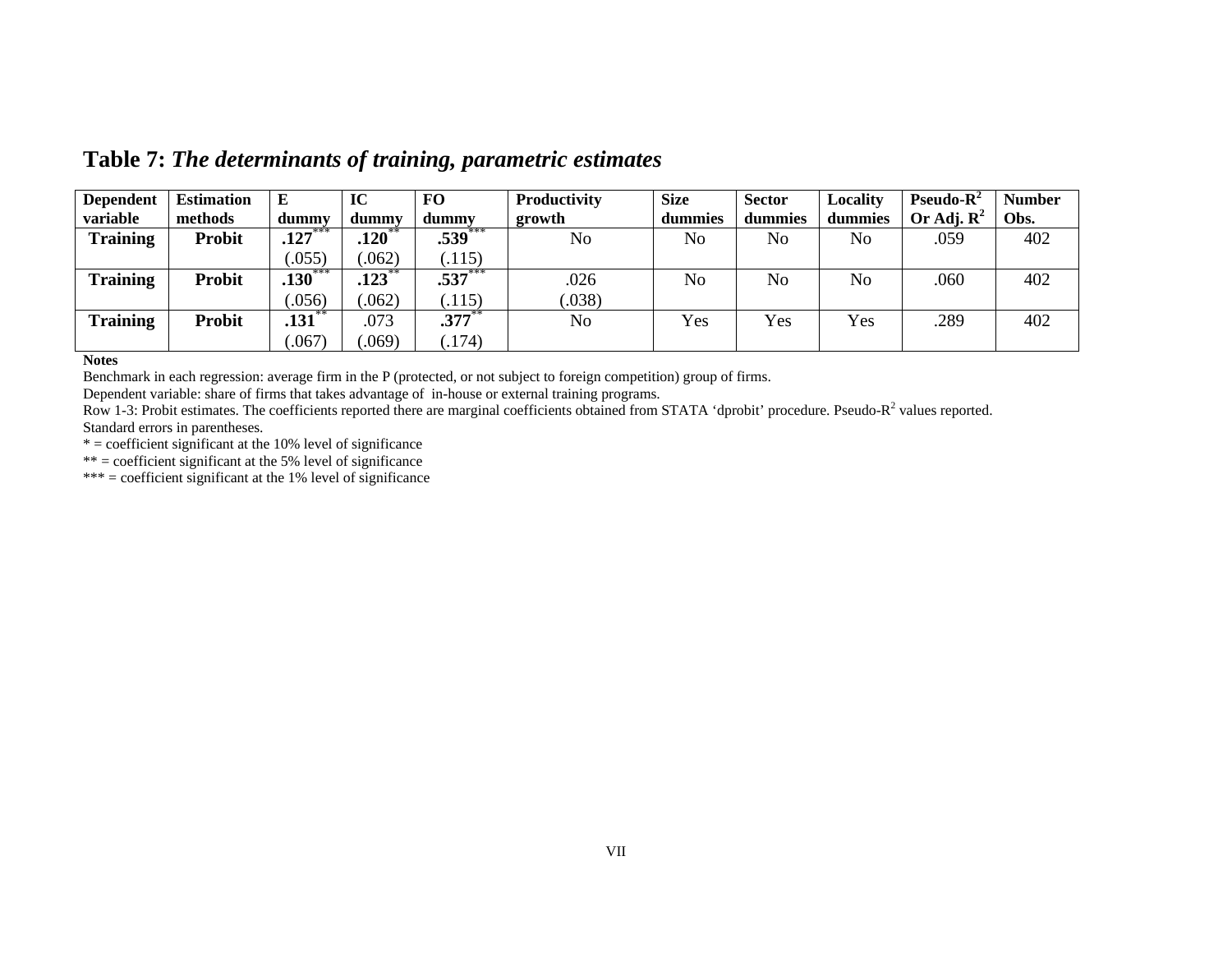| <b>Dependent</b>  |     | <b>Estimation</b> | E            | IC      | <b>FO</b> | Productivity | <b>Size</b> | <b>Sector</b>  | Locality       | Adj. $\mathbf{R}^2$ | Number. |
|-------------------|-----|-------------------|--------------|---------|-----------|--------------|-------------|----------------|----------------|---------------------|---------|
| variable          |     | methods           | <b>Dummy</b> | dummy   | dummy     | growth       | dummies     | dummies        | dummies        |                     | Obs.    |
| <b>Promotions</b> | (1) | <b>OLS</b>        | $.027***$    | $-.003$ | .010      | No           | No          | N <sub>o</sub> | N <sub>o</sub> | .026                | 304     |
|                   |     |                   | .010)        | .010)   | .023)     |              |             |                |                |                     |         |
| <b>Promotions</b> | (2) | <b>OLS</b>        | $.028***$    | $-.003$ | .008      | $.019***$    | No          | No             | N <sub>o</sub> | .043                | 304     |
|                   |     |                   | .010)        | .010)   | .023)     | .008)        |             |                |                |                     |         |
| <b>Promotions</b> | (3) | <b>OLS</b>        | $.022**$     | .009    | .005      | $.019***$    | No          | No             | Yes            | .151                | 304     |
|                   |     |                   | .010)        | .011    | .022)     | 007)         |             |                |                |                     |         |

**Table 8:** *The determinants of promotions: parametric estimates*

#### **Notes**

Benchmark in each regression: average firm in the P group of firms.

Dependent variable: Number of workers promoted in 1999 divided by total employees in 1999.

The estimates in row (3) are obtained leaving out size and sector dummies. Their exclusion is motivated their lack of statistical significance as obtains from a standard F-test.

Standard errors in parentheses

\* = coefficient significant at the 10% level of significance

\*\* = coefficient significant at the 5% level of significance

 $*** = coefficient$  significant at the 1% level of significance